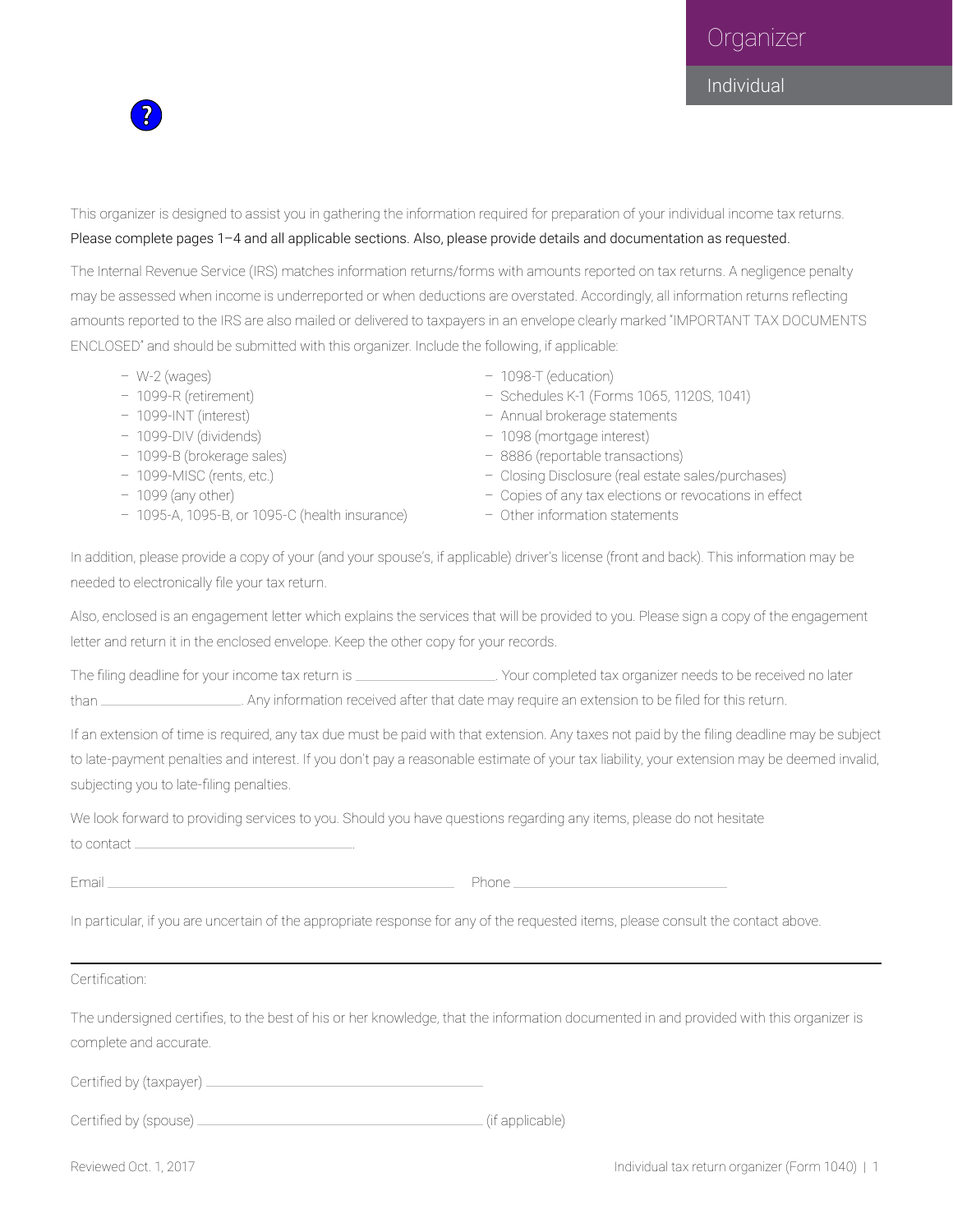If we did not prepare your prior year returns, provide a copy of federal and state returns for the three previous years.

If we did not prepare your prior year returns, do we have permission to contact your predecessor tax return preparer?  $Yes$   $\Box$  No

If permission is granted, please provide the predecessor's contact information.

|                            |        |                                          |                           | Occupation __________________________________ |  |
|----------------------------|--------|------------------------------------------|---------------------------|-----------------------------------------------|--|
|                            |        |                                          |                           |                                               |  |
|                            |        |                                          |                           |                                               |  |
| City, town, or post office | County | State                                    | ZIP code                  | School district                               |  |
| Telephone number           |        | Telephone number (taxpayer)              | Telephone number (spouse) |                                               |  |
|                            |        | $\text{Office} \underline{\hspace{2cm}}$ |                           |                                               |  |
|                            |        |                                          |                           |                                               |  |
|                            |        |                                          |                           |                                               |  |
|                            |        | Blind?<br>Yes                            | <b>No</b>                 |                                               |  |
|                            |        | Blind?<br>Yes                            | No                        |                                               |  |

Dependent children who lived with you:

| Full name | SSN | Relationship | Birth date |
|-----------|-----|--------------|------------|
|           |     |              |            |
|           |     |              |            |
|           |     |              |            |
|           |     |              |            |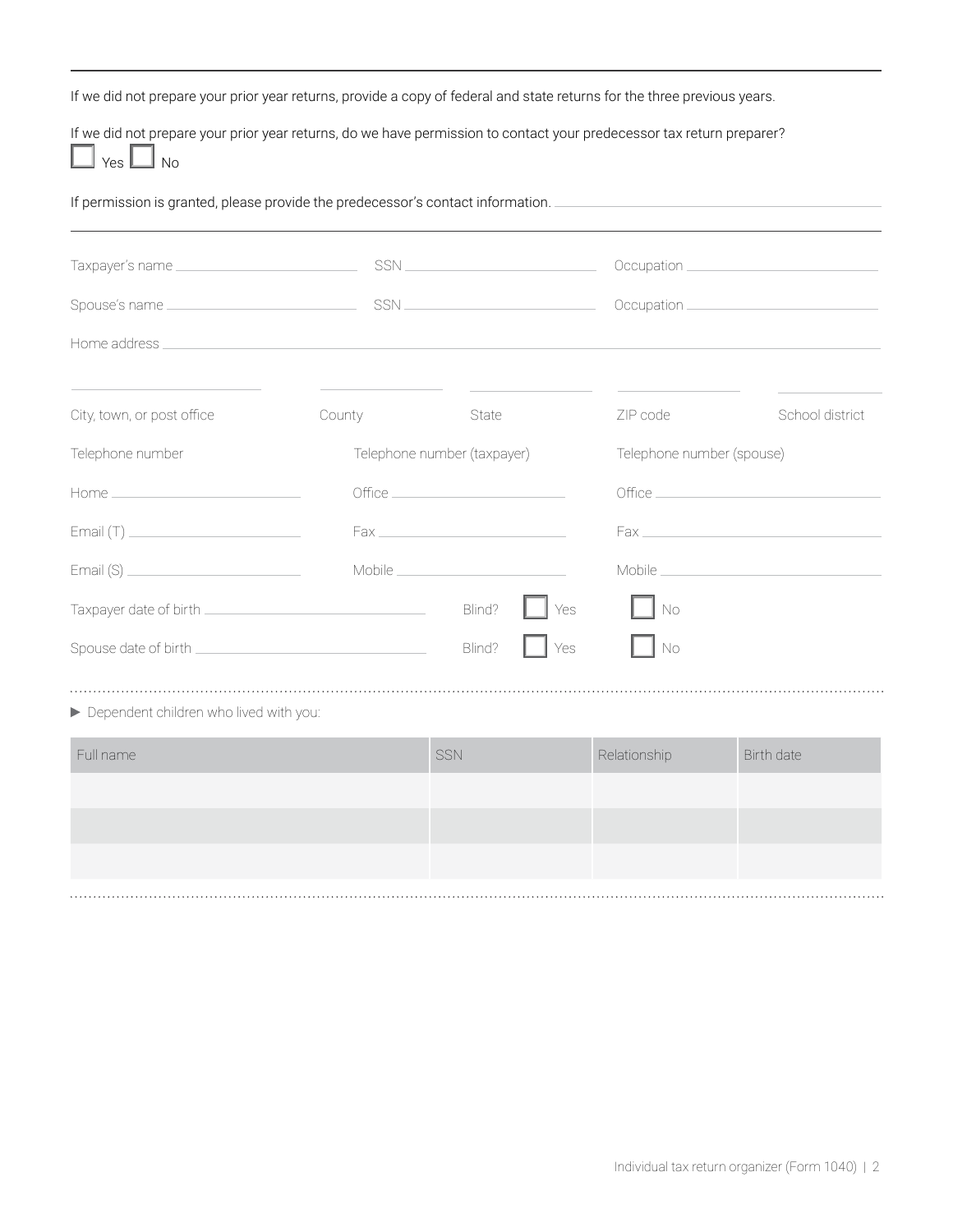$\blacktriangleright$  Other dependents:

| Full name                                                                                                                                                                                                                                             | <b>SSN</b> | Relationship | Birth date | # months resided<br>in your home | % support<br>furnished by you |    |
|-------------------------------------------------------------------------------------------------------------------------------------------------------------------------------------------------------------------------------------------------------|------------|--------------|------------|----------------------------------|-------------------------------|----|
|                                                                                                                                                                                                                                                       |            |              |            |                                  |                               |    |
|                                                                                                                                                                                                                                                       |            |              |            |                                  |                               |    |
|                                                                                                                                                                                                                                                       |            |              |            |                                  |                               |    |
| Please answer the following questions and submit details for any question answered "Yes."                                                                                                                                                             |            |              |            |                                  | Yes                           | No |
| 1) Did any births, adoptions, marriages, divorces, or deaths occur in your family last year?<br>If yes, provide details.                                                                                                                              |            |              |            |                                  |                               |    |
| ▶ 2) Will the address on your current returns be different from that shown on your prior year returns?<br>If yes, provide the new address and the date moved.                                                                                         |            |              |            |                                  |                               |    |
| > 3) Were there any changes in dependents from the prior year? If yes, provide details.                                                                                                                                                               |            |              |            |                                  |                               |    |
| $\blacktriangleright$ 4) Are you entitled to a dependency exemption due to a divorce decree?                                                                                                                                                          |            |              |            |                                  |                               |    |
| > 5) Did any of your dependents have income of \$1,050 or more (\$400 if self-employed)?                                                                                                                                                              |            |              |            |                                  |                               |    |
| > 6) Did any of your children under age 19, age 24 if they are a full-time student, have investment<br>income over \$2,100?                                                                                                                           |            |              |            |                                  |                               |    |
| If yes, do you want to include your child's income on your return?                                                                                                                                                                                    |            |              |            |                                  |                               |    |
| > 7) Are any dependent children married and filing a joint return with their spouse?                                                                                                                                                                  |            |              |            |                                  |                               |    |
| ▶ 8) Did any dependent child 19-23 years of age attend school full time for less than five months during the year?                                                                                                                                    |            |              |            |                                  |                               |    |
| ▶ 9) Has the IRS, or any state or local taxing agency, notified you of changes to a prior year's tax return<br>(including a partnership or LLC in which you have an investment)? If yes, provide copies of all notices or<br>correspondence received. |            |              |            |                                  |                               |    |
| ▶ 10) Are you aware of any changes to your income, deductions, and credits reported on any prior years' returns?                                                                                                                                      |            |              |            |                                  |                               |    |
| 11) Did you receive any income from any legal proceedings, cancellation of student loans, unemployment, or<br>other indebtedness during the year? If yes, provide details.                                                                            |            |              |            |                                  |                               |    |
| 12) Did you engage in either a purchase or sale transaction involving bitcoins?                                                                                                                                                                       |            |              |            |                                  |                               |    |
| 13) If required, do you agree to have your return filed electronically?                                                                                                                                                                               |            |              |            |                                  |                               |    |
| 14) Did you make any gifts during the year directly, or in trust, exceeding \$14,000 per person?                                                                                                                                                      |            |              |            |                                  |                               |    |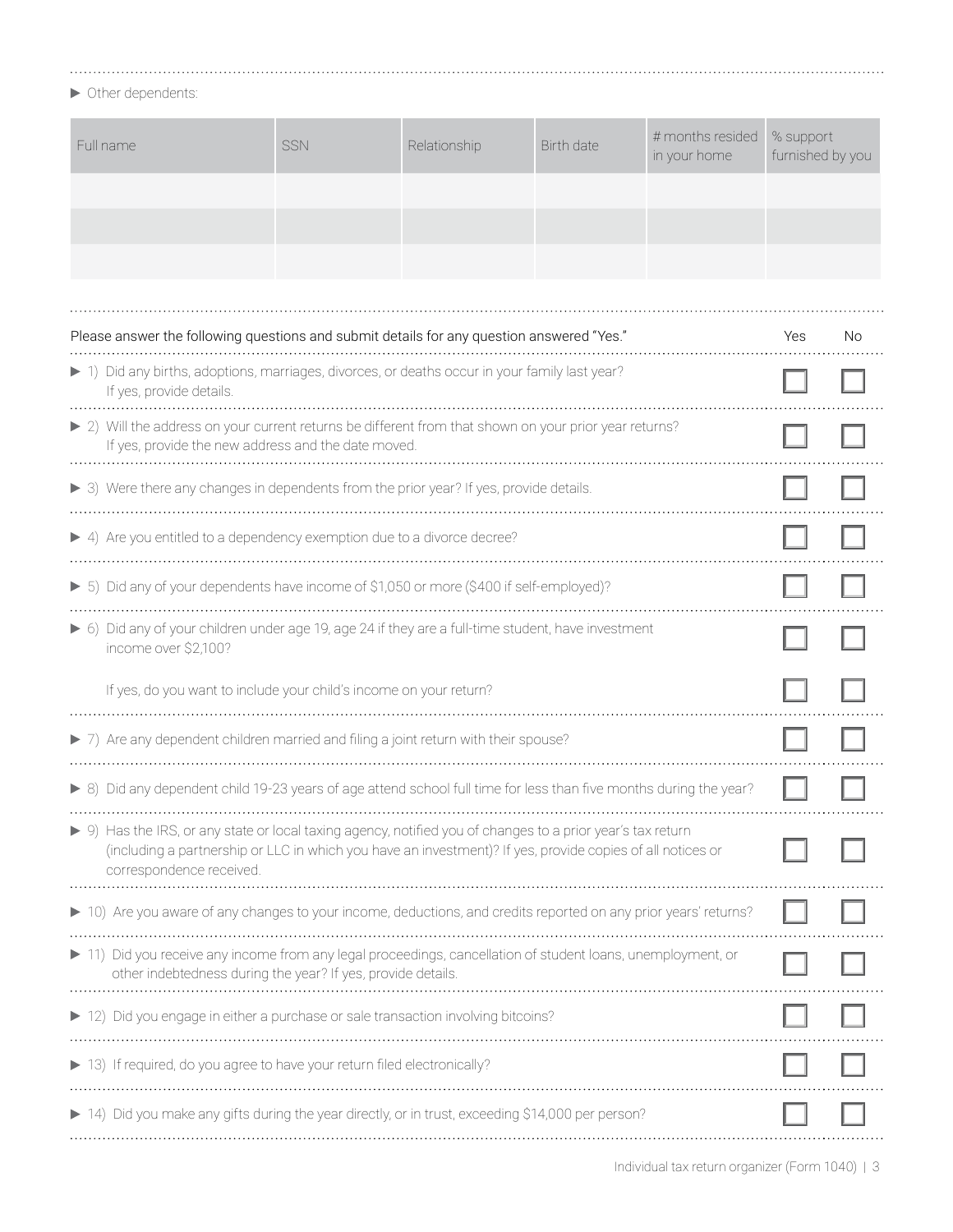|                                                                                                                                                                                                                                                                                        |                                                            |                   |                                   |          |                                                                             | Yes                                                                                           | Nο |
|----------------------------------------------------------------------------------------------------------------------------------------------------------------------------------------------------------------------------------------------------------------------------------------|------------------------------------------------------------|-------------------|-----------------------------------|----------|-----------------------------------------------------------------------------|-----------------------------------------------------------------------------------------------|----|
| ▶ 15) Did you make any discounted gifts or gifts of future interest to any person or trust?                                                                                                                                                                                            |                                                            |                   |                                   |          |                                                                             |                                                                                               |    |
| ▶ 16) Did you have any interest in, or signature or other authority over, a bank, securities, or other financial<br>account in a foreign country? If the aggregate value of all of your accounts exceeded U.S. \$10,000 at any<br>time during the year, please complete the following: |                                                            |                   |                                   |          |                                                                             |                                                                                               |    |
| Name and address<br>of financial<br>institution                                                                                                                                                                                                                                        | Account type<br>(bank/securities/<br>$other$ <sup>**</sup> | Account<br>number | Maximum value<br>during the year* | Currency | Held separately<br>$(S)$ or jointly $(J)$ or<br>signature authority<br>(SA) | Joint owner's<br>name(s), address,<br>and U.S. taxpayer<br>identification<br>number (if any). |    |
|                                                                                                                                                                                                                                                                                        |                                                            |                   |                                   |          |                                                                             |                                                                                               |    |

- \* *Please provide the highest value at any time during the year in the foreign currency*.
- \*\* *Treasury guidance presently (Form 114, Report of Foreign Bank and Financial Accounts) defines a foreign financial account as any bank, securities, securities derivatives, or other financial instruments account. These accounts generally encompass any accounts in which the assets are held in a commingled fund and the account owner holds an equity interest in the fund (mutual fund). The term also means any savings, demand, checking, deposit, time deposit, debit card, or credit card maintained with a financial institution or other person engaged in the business of a financial institution. A financial account also includes a commodity futures or options account, an insurance policy with cash surrender value (whole life), and an annuity policy with cash surrender value.*
- 
- 17) Did you have an interest in specified foreign financial assets valued at more than \$50,000 on the last day of the tax year, or more than \$75,000 at any time during the tax year? Please include assets not previously listed for FinCEN 114 reporting.

| Description of<br>asset | Identifying<br>number | Date asset<br>acquired or<br>disposed of<br>during the<br>year | Maximum value<br>of asset during<br>the tax year | Currency/<br>exchange<br>rate | If asset is stock of a<br>foreign entity, provide<br>name, type, and<br>mailing address | If asset is not a<br>stock of a foreign<br>entity, provide name<br>of issuer, type, and<br>mailing address |
|-------------------------|-----------------------|----------------------------------------------------------------|--------------------------------------------------|-------------------------------|-----------------------------------------------------------------------------------------|------------------------------------------------------------------------------------------------------------|
|                         |                       |                                                                |                                                  |                               |                                                                                         |                                                                                                            |
|                         |                       |                                                                |                                                  |                               |                                                                                         |                                                                                                            |
|                         |                       |                                                                |                                                  |                               |                                                                                         |                                                                                                            |
|                         |                       |                                                                |                                                  |                               |                                                                                         |                                                                                                            |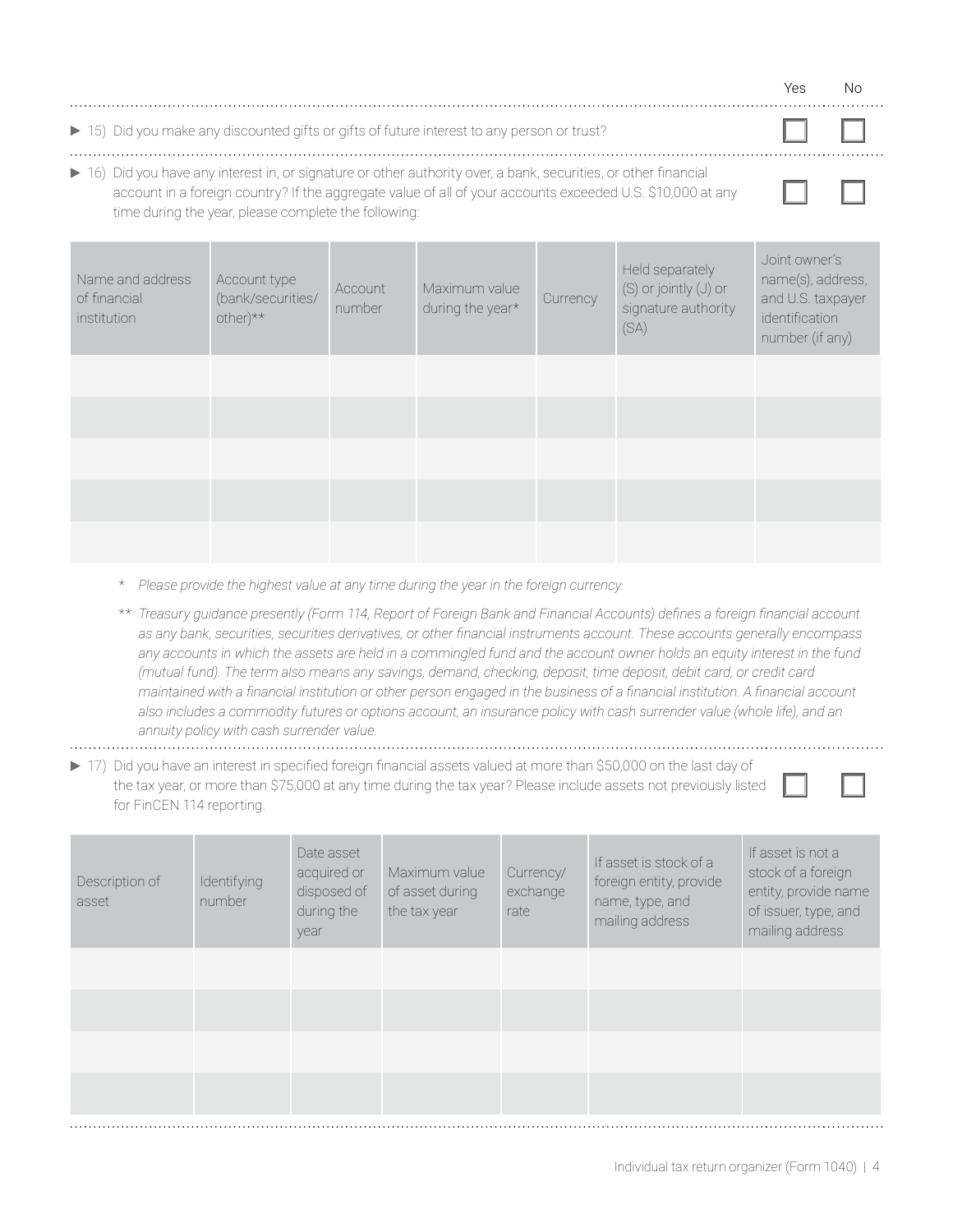|                                                                                                                                                                                                                                                   | Yes/<br>Done | No. |
|---------------------------------------------------------------------------------------------------------------------------------------------------------------------------------------------------------------------------------------------------|--------------|-----|
| > 18) Did you have foreign income, pay any foreign taxes, or file any foreign information reporting or tax forms?<br>Provide details.                                                                                                             |              |     |
| ▶ 19) Were you the grantor, transferor, or beneficiary of a foreign trust?                                                                                                                                                                        |              |     |
| > 20) Were you a resident of, or did you have income from, more than one state during the year?<br>If so, provide details. You may be required to file tax returns and also may owe taxes in these states.                                        |              |     |
| ▶ 21) Do you file use tax returns in any states?                                                                                                                                                                                                  |              |     |
| ▶ 22) Do you have any unpaid use tax for tax year 2017?                                                                                                                                                                                           |              |     |
| ▶ 23) Do you wish to have \$3 (or \$6 on joint return) of your taxes applied to the Presidential Campaign Fund?                                                                                                                                   |              |     |
| ▶ 24) Do you wish to contribute to any state fund(s)? If yes, indicate amount(s) and which fund(s):                                                                                                                                               |              |     |
|                                                                                                                                                                                                                                                   |              |     |
| ▶ 25) Did you and all members of your household maintain minimum essential health coverage for all months of<br>2017?                                                                                                                             |              |     |
| a. If yes, enclose documentation such as Form 1095-A, Health Insurance Marketplace Statement, a<br>statement of coverage from your employer, or a medical bill showing payment by an insurance<br>company, an insurance card, or a Medicare card. |              |     |
| b. If no, but you and all members of your household were covered for a part of 2017, provide<br>documentation showing the months covered.                                                                                                         |              |     |
| ▶ 26) If you or your household did not maintain minimum essential health coverage:                                                                                                                                                                |              |     |
| a. Were you offered coverage (through your or your spouse's plan) that you declined?                                                                                                                                                              |              |     |
| b. If yes, did the coverage offer minimum value and was it affordable?                                                                                                                                                                            |              |     |
| c. Were you or any member of your household eligible for Medicare or Medicaid, but did not enroll?                                                                                                                                                |              |     |
| ▶ 27) Did you and your family receive any advance premium tax credits?                                                                                                                                                                            |              |     |
| a. If yes, enclose form 1095-A, Health Insurance Marketplace Statement.                                                                                                                                                                           |              |     |
| ▶ 28) Is more than one tax household sharing the premium tax credit? Examples include adult nondependent<br>children, situations of divorce, or new marriage.                                                                                     |              |     |
| ▶ 29) Were either you or your spouse eligible to participate in an employer's health insurance or long-term<br>care plan?                                                                                                                         |              |     |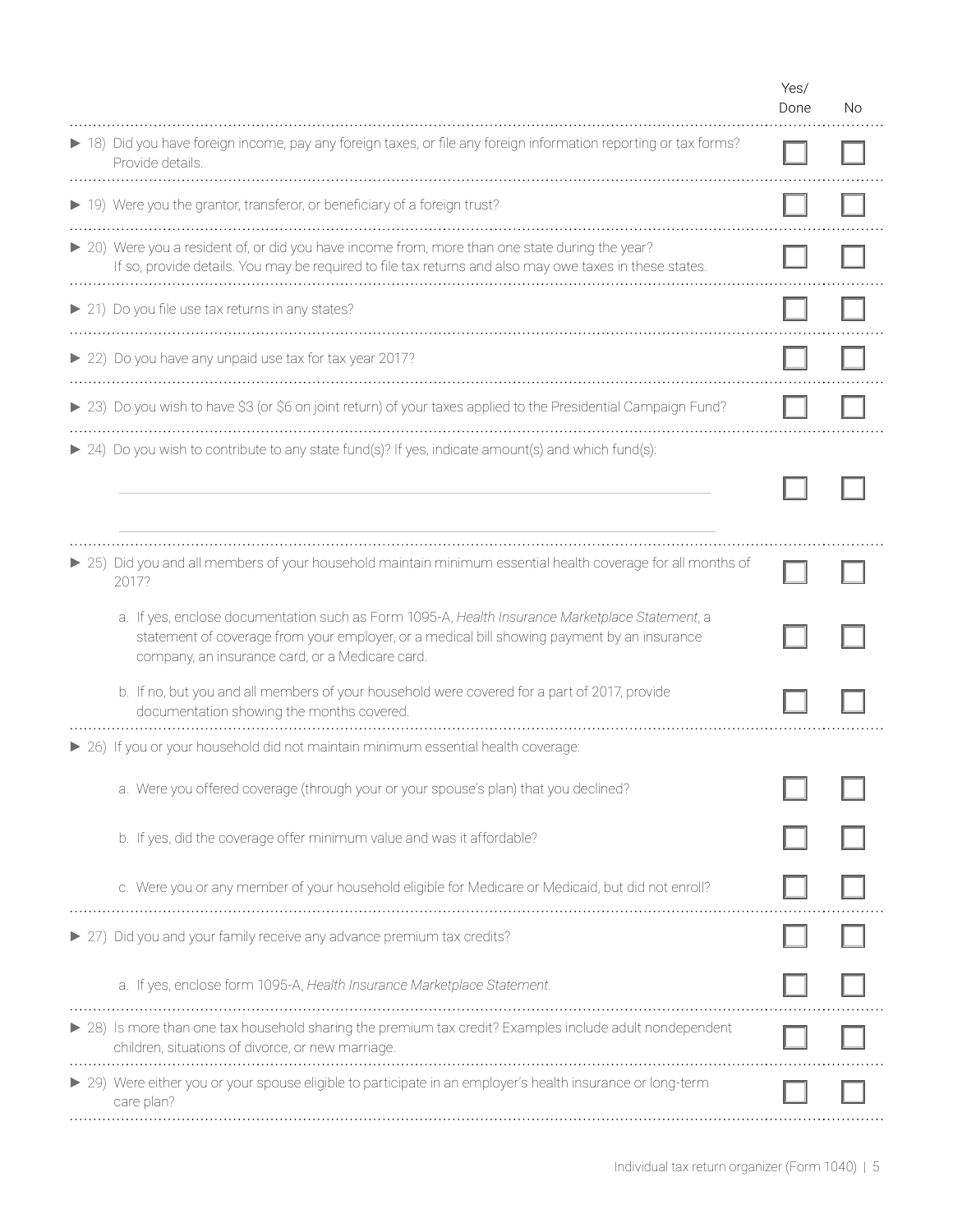|                                                                                                                                                                                                              | Yes/<br>Done | No. |
|--------------------------------------------------------------------------------------------------------------------------------------------------------------------------------------------------------------|--------------|-----|
| > 30) Do you want any overpayment of taxes applied to next year's estimated taxes?                                                                                                                           |              |     |
| > 31) Do you want any federal or state refund deposited directly into your bank account?<br>If yes, enclose a voided check.                                                                                  |              |     |
| a. Do you want any balance due directly withdrawn from this same bank account on the due date?                                                                                                               |              |     |
| b. Do you want next year's estimated taxes withdrawn from this same bank account on the due dates?                                                                                                           |              |     |
| > 32) Do you have any outstanding child or spousal support payments or federal debt?                                                                                                                         |              |     |
| > 33) If you owe federal or state tax upon completion of your return, are you able to pay the balance due?                                                                                                   |              |     |
| ▶ 34) Do you expect a large fluctuation in your income, deductions, or withholding next year?<br>If yes, provide details.                                                                                    |              |     |
| > 35) Did you receive any distribution from an IRA or other qualified plan that was partially or totally rolled over<br>into another IRA or qualified plan within 60 days of the distribution (Form 1099-R)? |              |     |
| ▶ 36) If you received an IRA distribution, which you did not roll over, provide details (Form 1099-R).                                                                                                       |              |     |
| a. Did you or your spouse withdraw amounts from your IRA to acquire a personal residence or pay for<br>unreimbursed medical expenses or higher education expenses? If yes, provide details.                  |              |     |
| > 37) Did you "convert" IRA funds into a Roth IRA? If yes, provide details (Form 1099-R).                                                                                                                    |              |     |
| > 38) Did you receive any disability payments this year? Did you have any taxable distributions from an ABLE<br>account?                                                                                     |              |     |
| ▶ 39) Did you receive tip income not reported to your employer?                                                                                                                                              |              |     |
| ▶ 40) Did you sell or purchase a principal residence or other real estate? If yes, provide the settlement sheet<br>(Closing Disclosure) and Form 1099-S.                                                     |              |     |
| ▶ 41) Did you collect on any installment contract during the year? Provide details.                                                                                                                          |              |     |
| ▶ 42) Did you receive tax-exempt interest or dividends not reported on Forms 1099-INT or 1099-DIV?                                                                                                           |              |     |
| > 43) During this year, do you have any securities that became worthless or loans that became uncollectible?                                                                                                 |              |     |
| 44) Did you receive unemployment compensation? If yes, provide Form 1099-G.                                                                                                                                  |              |     |
| ▶ 45) Did you receive or pay any alimony during the year? If yes, provide details, including the Social Security<br>number of the spouse paying the alimony or whom the alimony was paid.                    |              |     |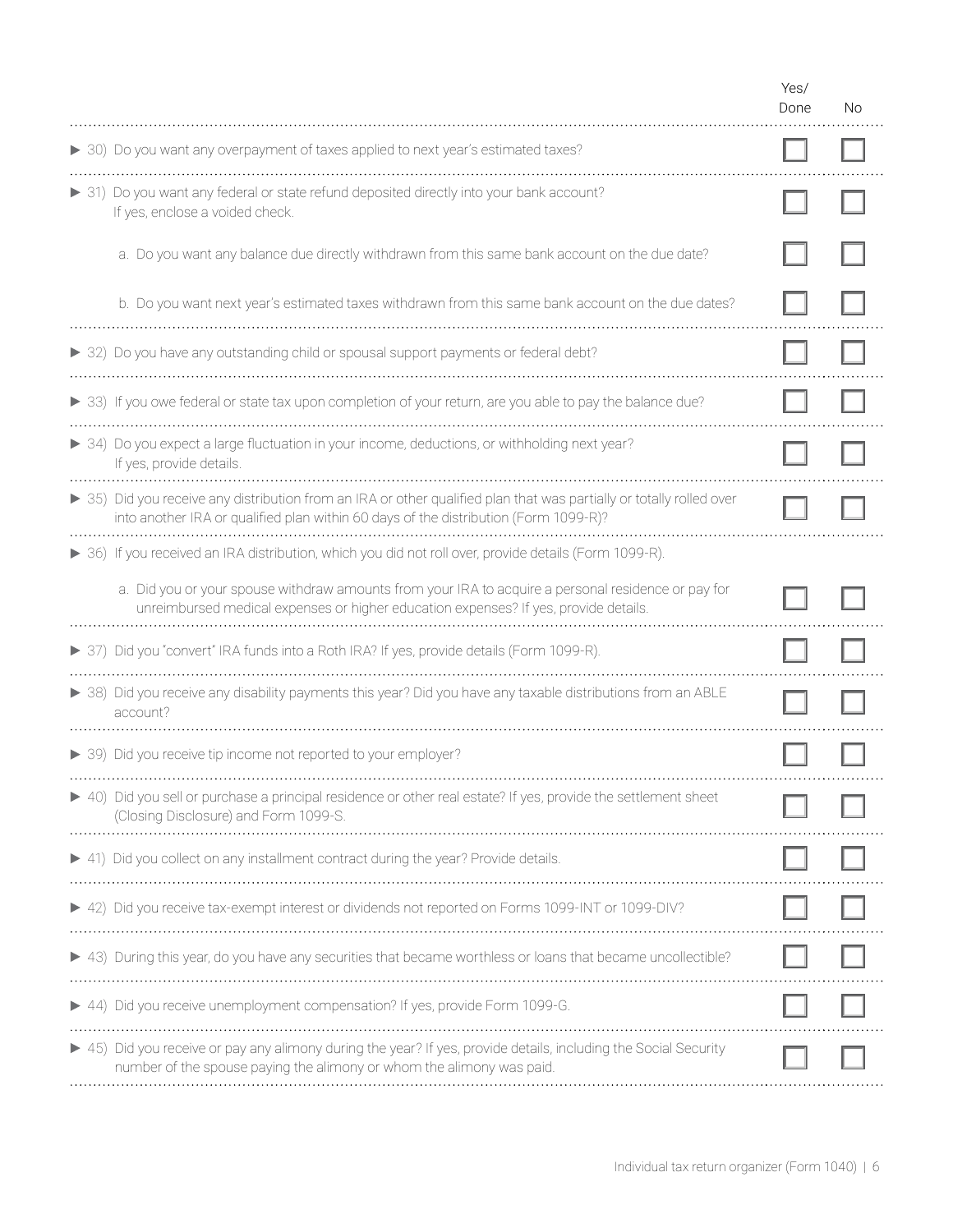|                                                                                                                                                                                                                   | Yes/<br>Done | No. |
|-------------------------------------------------------------------------------------------------------------------------------------------------------------------------------------------------------------------|--------------|-----|
| ▶ 46) Did you have any casualty or theft losses during the year? If yes, provide details.                                                                                                                         |              |     |
| > 47) Did you realize a gain on property which was taken from you by destruction, theft, seizure,<br>or condemnation?                                                                                             |              |     |
| ▶ 48) Did you, or do you plan to, contribute money before April 17, 2018, to a traditional or Roth IRA for the last<br>calendar year? If yes, provide details (note that some states may have earlier due dates). |              |     |
| ▶ 49) If you or your spouse have self-employment income, do you want to make a retirement plan contribution?                                                                                                      |              |     |
| ► 50) Did you, or do you plan to, contribute money before April 17, 2018 to a health savings account (HSA)<br>for the last calendar year? If yes, provide details.                                                |              |     |
| > 51) Did you receive any distributions from an HSA? If so, provide details.                                                                                                                                      |              |     |
| > 52) Did you incur expenses as an elementary or secondary educator? If so, how much?                                                                                                                             |              |     |
| > 53) Did you pay real estate taxes on your principal residence or any other real property owned?<br>If so, how much?                                                                                             |              |     |
| > 54) Did you purchase gasoline, oil, or special fuels for non-highway use vehicles?                                                                                                                              |              |     |
| > 55) Did you purchase an energy-efficient or other new vehicle? If yes, provide the purchase invoice.                                                                                                            |              |     |
| > 56) Did you make any large purchases or home improvements?                                                                                                                                                      |              |     |
| > 57) Did you make any energy-efficient improvements (remodel or new construction) to your home?                                                                                                                  |              |     |
| > 58) Did you pay real estate taxes on your principal residence or any other real property owned?<br>If so, how much?                                                                                             |              |     |
| > 59) Did you acquire or sell any "qualified small business stock?"                                                                                                                                               |              |     |
| ▶ 60) Were you granted, or did you exercise, any stock options? If yes, provide details.                                                                                                                          |              |     |
| ▶ 61) Were you granted any restricted stock? If yes, provide details.                                                                                                                                             |              |     |
| 62) Did you pay any household employee over age 18 wages of \$2,000 or more?                                                                                                                                      |              |     |
| a. If yes, provide a copy of form W-2 issued to each household employee.                                                                                                                                          |              |     |
| b. If yes, did you pay total wages of \$1,000 or more in any calendar quarter to all household employees?                                                                                                         |              |     |
|                                                                                                                                                                                                                   |              |     |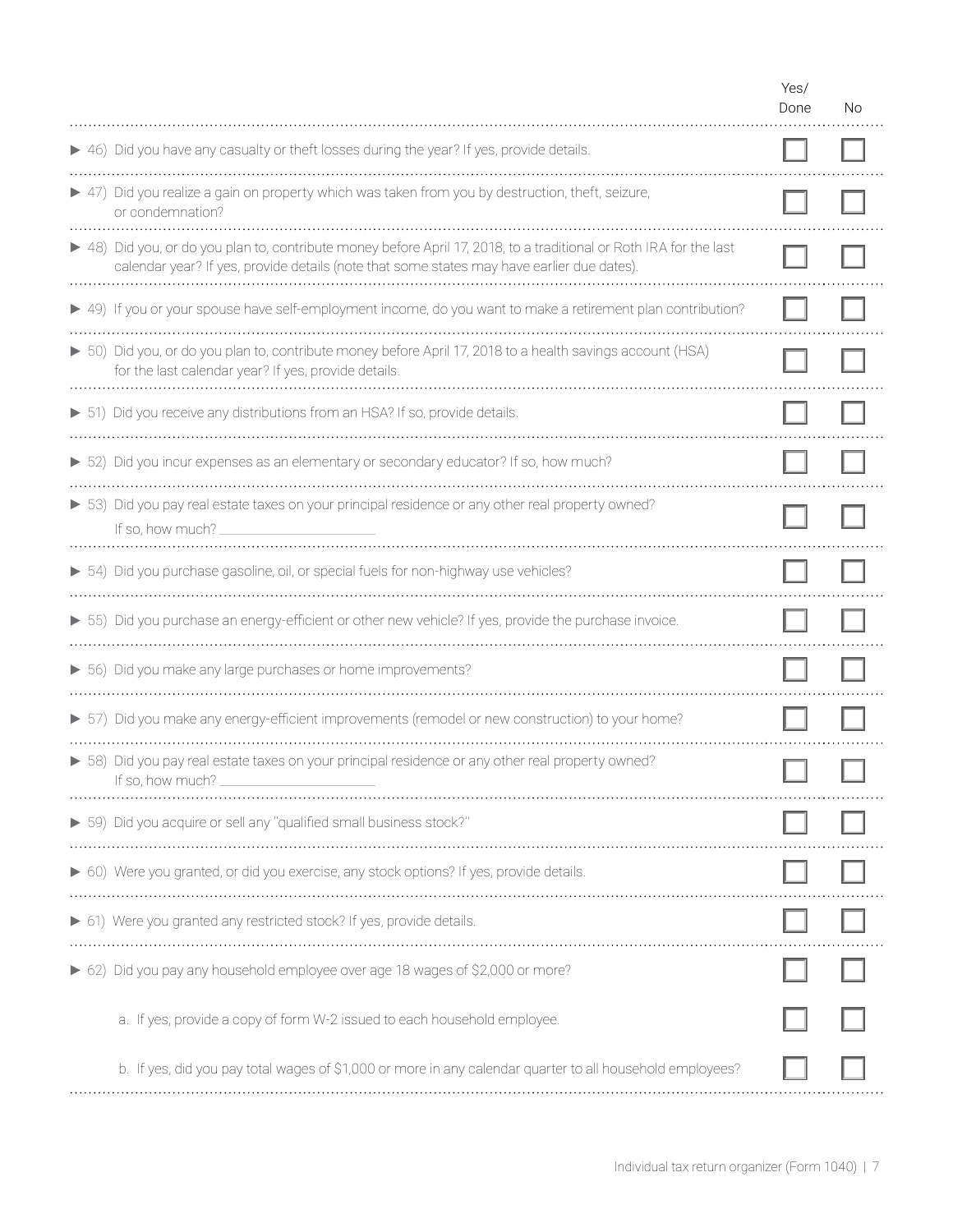|                                                                                                                                                                                                                                                                                                                                                            | Yes/<br>Done | No. |  |
|------------------------------------------------------------------------------------------------------------------------------------------------------------------------------------------------------------------------------------------------------------------------------------------------------------------------------------------------------------|--------------|-----|--|
| ▶ 63) Did you surrender any U.S. savings bonds?                                                                                                                                                                                                                                                                                                            |              |     |  |
| ▶ 64) Did you use the proceeds from series EE U.S. savings bonds purchased after 1989 to pay for higher<br>education expenses?                                                                                                                                                                                                                             |              |     |  |
| ▶ 65) Did you start a business? If yes, provide details.                                                                                                                                                                                                                                                                                                   |              |     |  |
| ▶ 66) Did you purchase rental property? If yes, provide the settlement sheet (Closing Disclosure).                                                                                                                                                                                                                                                         |              |     |  |
| ▶ 67) Did you acquire or dispose of any interests in partnerships, LLCs, S corporations, estates, or trusts<br>this year? If yes, provide the Schedule K-1 that the organization has issued to you.                                                                                                                                                        |              |     |  |
| ▶ 68) Do you have records to support travel, entertainment, or gift expenses? The law requires that adequate<br>records be maintained for travel, entertainment, and gift expenses. The documentation should include the<br>amount, time and place, date, business purpose, description of gift(s) (if any), and business relationship of<br>recipient(s). |              |     |  |
| ▶ 69) Did you participate in any bartering transactions (including the use of virtual currency)?                                                                                                                                                                                                                                                           |              |     |  |
| > 70) Do you have a record of all charitable contributions made in the form of either a bank record (such as a<br>cancelled check) or a written communication from the organization?                                                                                                                                                                       |              |     |  |
| > 71) Were all household items and clothing contributed to a charitable organization in at least good condition?                                                                                                                                                                                                                                           |              |     |  |
| > 72) Has your will or trust been updated within the last three years? If yes, provide copies.                                                                                                                                                                                                                                                             |              |     |  |
| > 73) Can the IRS and state tax authority discuss questions about this return with the preparer?                                                                                                                                                                                                                                                           |              |     |  |
| > 74) Have you been a victim of identity theft in prior years? If you have a Federal IP PIN, please contact us.                                                                                                                                                                                                                                            |              |     |  |
|                                                                                                                                                                                                                                                                                                                                                            |              |     |  |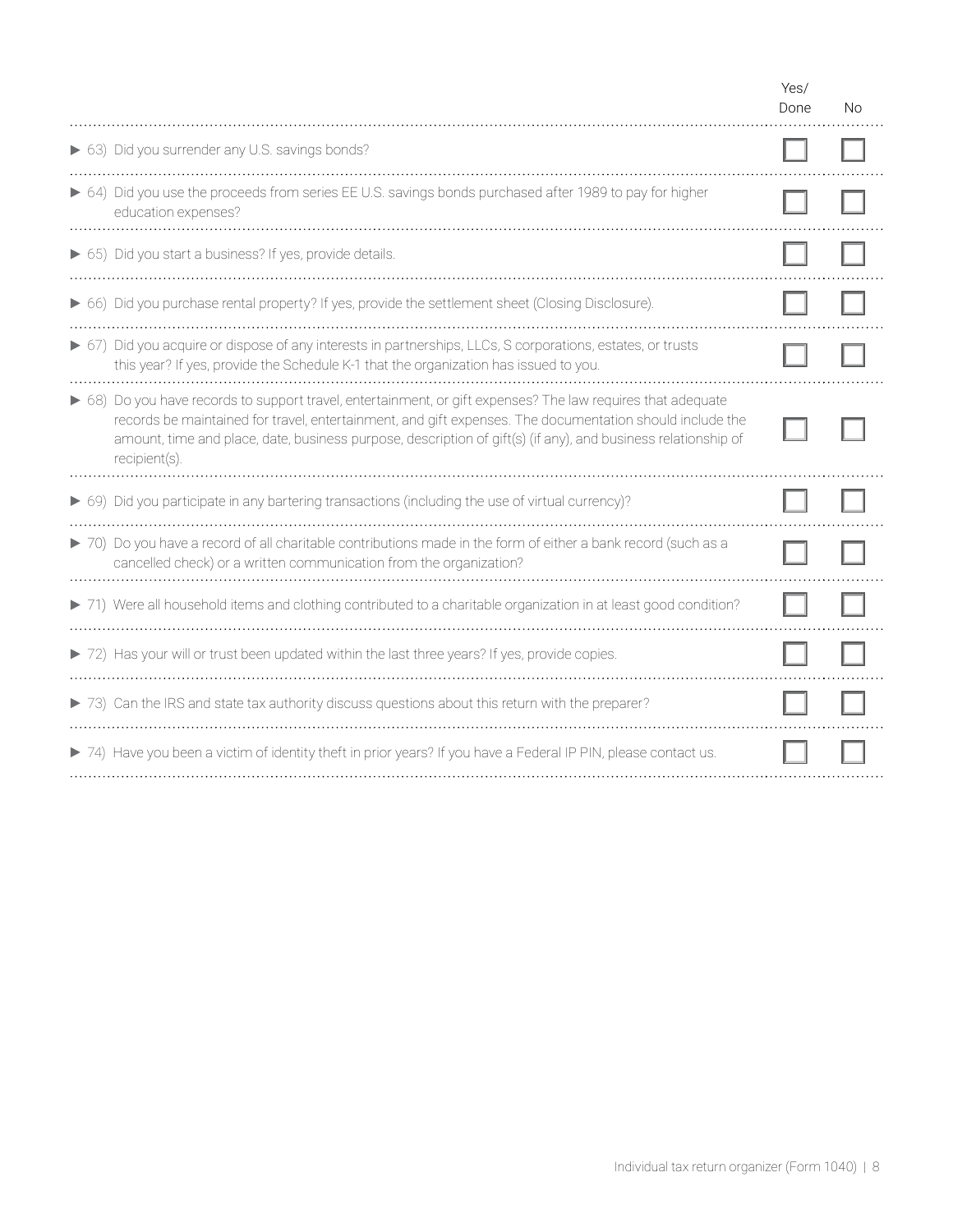#### Estimated tax payments made

|                                                                                                                             | Federal   |             |           | State (name) |    |
|-----------------------------------------------------------------------------------------------------------------------------|-----------|-------------|-----------|--------------|----|
| Prior year overpayment applied                                                                                              | Date paid | Amount paid | Date paid | Amount paid  |    |
| 1st quarter                                                                                                                 |           |             |           |              |    |
| 2nd quarter                                                                                                                 |           |             |           |              |    |
| 3rd quarter                                                                                                                 |           |             |           |              |    |
| 4th quarter                                                                                                                 |           |             |           |              |    |
| Wages, salaries, and other employee compensation                                                                            |           |             |           |              |    |
| Enclose all Forms W-2.                                                                                                      | Done      | N/A         |           |              |    |
| Pension, IRA, and annuity income                                                                                            |           |             |           | Yes          | No |
| Enclose all Forms 1099-R.                                                                                                   | Done      | N/A         |           |              |    |
| ▶ 1) Did you receive a lump sum distribution from your employer?                                                            |           |             |           |              |    |
| > 2) Did you "convert" a lump sum distribution into another plan or IRA account?                                            |           |             |           |              |    |
| > 3) Did you transfer IRA funds to a Roth IRA this year?                                                                    |           |             |           |              |    |
| > 4) Have you elected a lump sum treatment for any retirement distributions after 1986?                                     |           |             | Taxpayer  |              |    |
|                                                                                                                             |           |             | Spouse    |              |    |
| > 5) If over age 70 1/2, did you or your spouse make a contribution from your IRA directly<br>to a charitable organization? |           |             |           |              |    |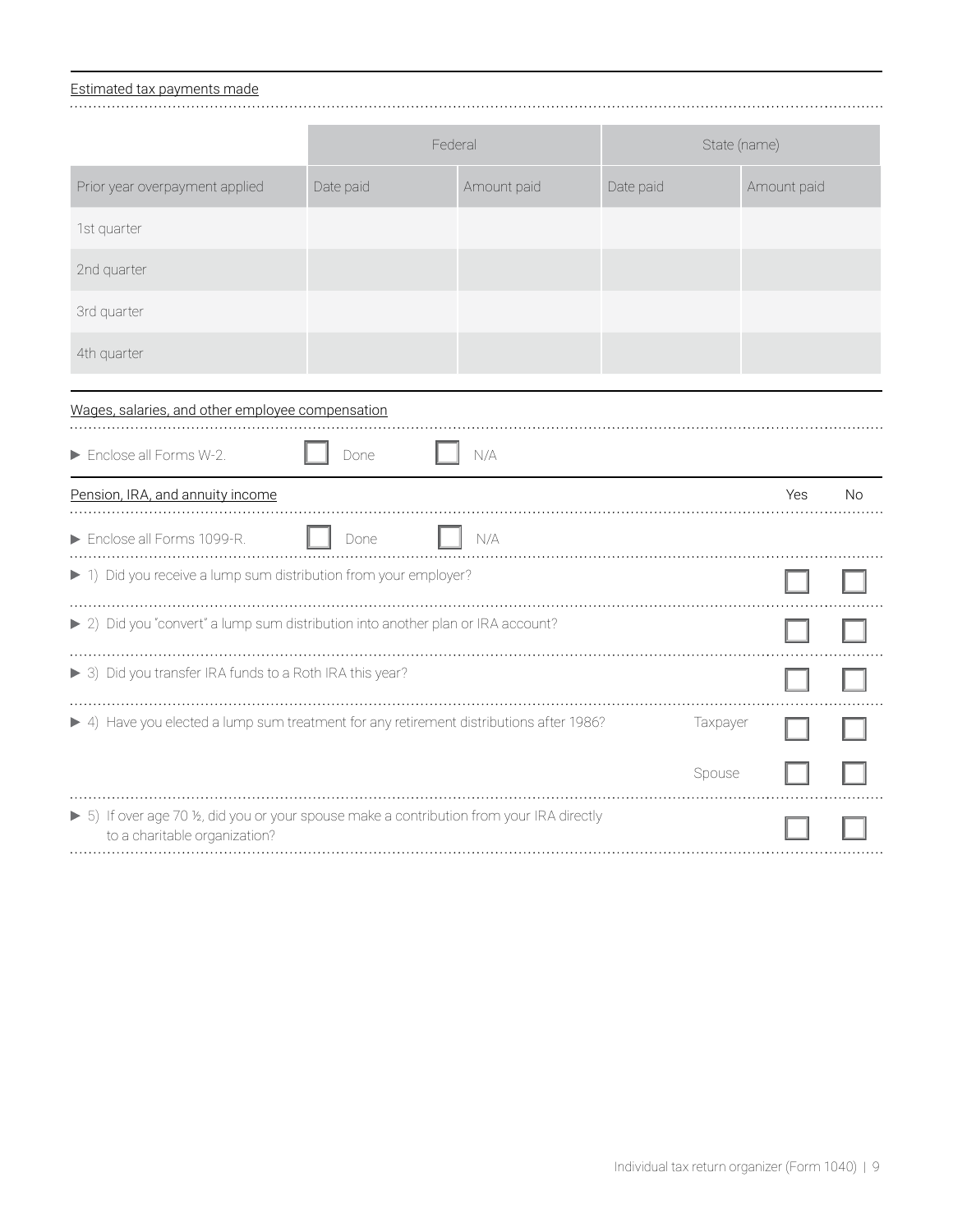| Social Security benefits received                                      |  |  |
|------------------------------------------------------------------------|--|--|
| 1) Enclose all 1099 SSA forms.<br>and the sound of the Done in the N/A |  |  |

Interest income — Enclose all Forms 1099-INT and statements of tax-exempt interest earned.

If not available, complete the following:

|                                        |                             |                     |                        |          | Tax-exempt   |
|----------------------------------------|-----------------------------|---------------------|------------------------|----------|--------------|
| $\mathsf{T}\mathsf{S}\mathsf{J}^\star$ | Name of payer               | Banks,<br>S&L, etc. | U.S. bonds,<br>T-bills | In-state | Out-of-state |
|                                        |                             |                     |                        |          |              |
|                                        |                             |                     |                        |          |              |
|                                        |                             |                     |                        |          |              |
|                                        |                             |                     |                        |          |              |
|                                        |                             |                     |                        |          |              |
|                                        |                             |                     |                        |          |              |
|                                        |                             |                     |                        |          |              |
|                                        |                             |                     |                        |          |              |
|                                        |                             |                     |                        |          |              |
|                                        |                             |                     |                        |          |              |
|                                        |                             |                     |                        |          |              |
|                                        |                             |                     |                        |          |              |
|                                        |                             |                     |                        |          |              |
|                                        | Early withdrawal penalties  |                     |                        |          |              |
| $*$ T = Taxpayer                       | $S = Spouse$<br>$J = Joint$ |                     |                        |          |              |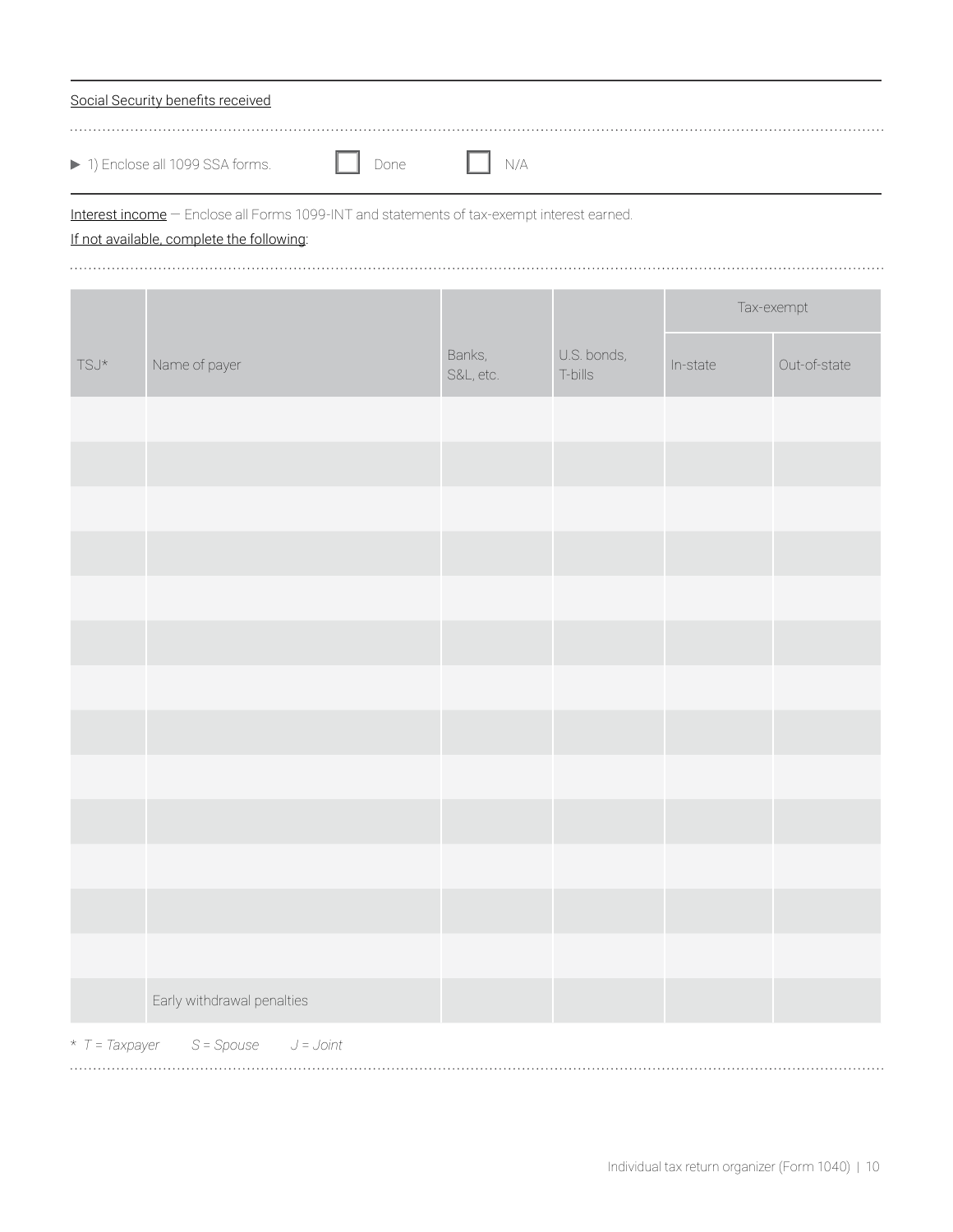### Interest income (seller-financed mortgage)

| Name of payor | SSN | Address | Interest received |
|---------------|-----|---------|-------------------|
|               |     |         |                   |
|               |     |         |                   |
|               |     |         |                   |

Dividend income - Enclose all Forms 1099-DIV and statements of tax-exempt dividends earned.

### If not available, complete the following:

| TSJ* | Name of payer | Ordinary<br>dividends | Qualified<br>dividends | Capital gain<br>distributions | Non-taxable | Federal tax<br>withheld | Foreign tax<br>withheld |
|------|---------------|-----------------------|------------------------|-------------------------------|-------------|-------------------------|-------------------------|
|      |               |                       |                        |                               |             |                         |                         |
|      |               |                       |                        |                               |             |                         |                         |
|      |               |                       |                        |                               |             |                         |                         |
|      |               |                       |                        |                               |             |                         |                         |
|      |               |                       |                        |                               |             |                         |                         |
|      |               |                       |                        |                               |             |                         |                         |
|      |               |                       |                        |                               |             |                         |                         |
|      |               |                       |                        |                               |             |                         |                         |
|      |               |                       |                        |                               |             |                         |                         |
|      |               |                       |                        |                               |             |                         |                         |
|      |               |                       |                        |                               |             |                         |                         |
|      |               |                       |                        |                               |             |                         |                         |

\**T* = *Taxpayer S* = *Spouse J* = *Joint*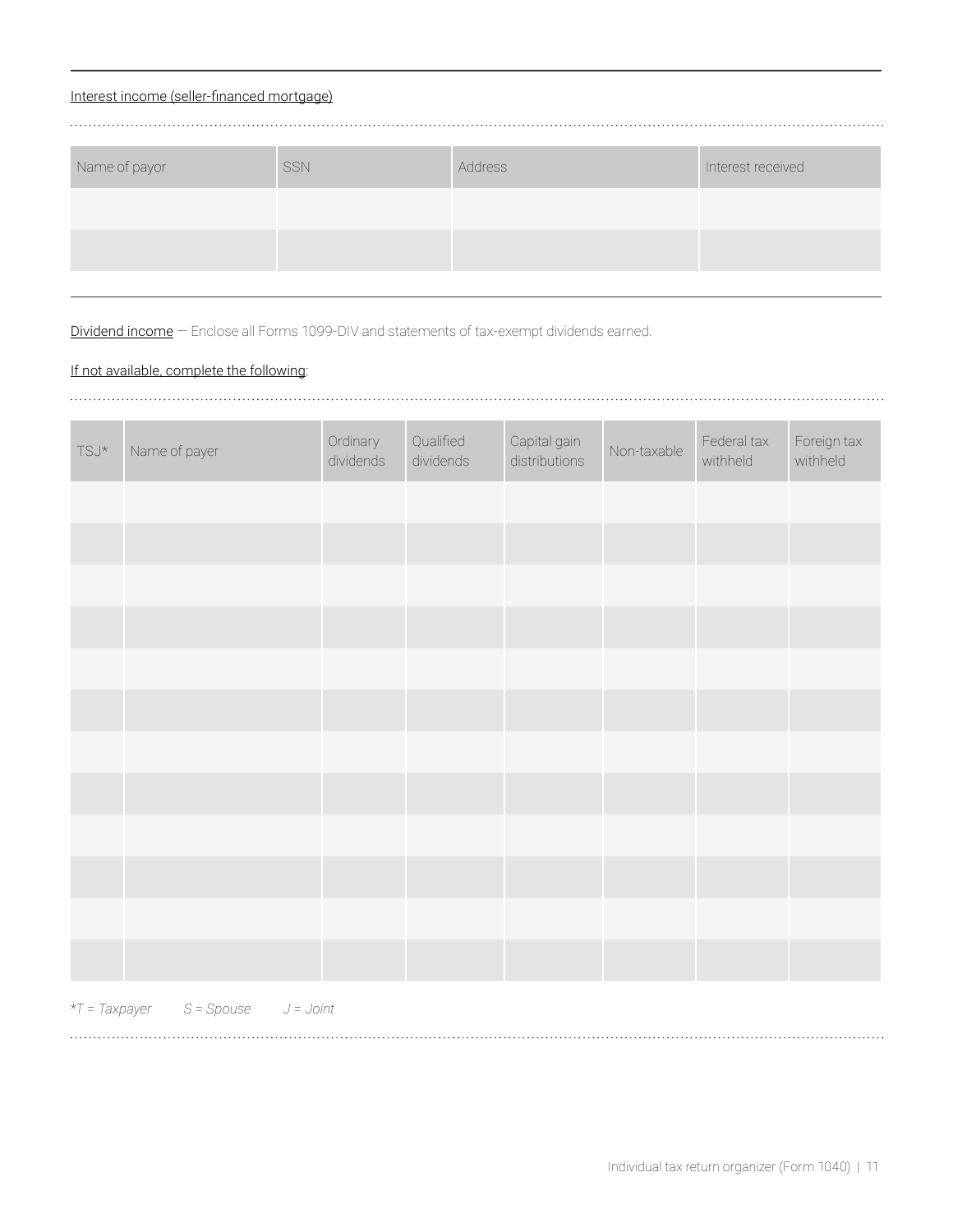Miscellaneous income - List and enclose related Forms 1099 or other forms.

| Description                                     | Amount |  |  |  |  |  |
|-------------------------------------------------|--------|--|--|--|--|--|
| State and local income tax refund(s)            |        |  |  |  |  |  |
| Alimony received                                |        |  |  |  |  |  |
| Jury fees                                       |        |  |  |  |  |  |
| Finder's fees                                   |        |  |  |  |  |  |
| Director's fees                                 |        |  |  |  |  |  |
| Prizes                                          |        |  |  |  |  |  |
| Gambling winnings (W2-G)                        |        |  |  |  |  |  |
| Trustee fees                                    |        |  |  |  |  |  |
| Executor fees                                   |        |  |  |  |  |  |
| Other miscellaneous income                      |        |  |  |  |  |  |
|                                                 |        |  |  |  |  |  |
| Income from business or profession - Schedule C |        |  |  |  |  |  |
|                                                 |        |  |  |  |  |  |
| Who owns this business?<br>Taxpayer<br>Spouse   | Joint  |  |  |  |  |  |
| Principal business or profession.               |        |  |  |  |  |  |
|                                                 |        |  |  |  |  |  |
|                                                 |        |  |  |  |  |  |
|                                                 |        |  |  |  |  |  |
|                                                 |        |  |  |  |  |  |
|                                                 |        |  |  |  |  |  |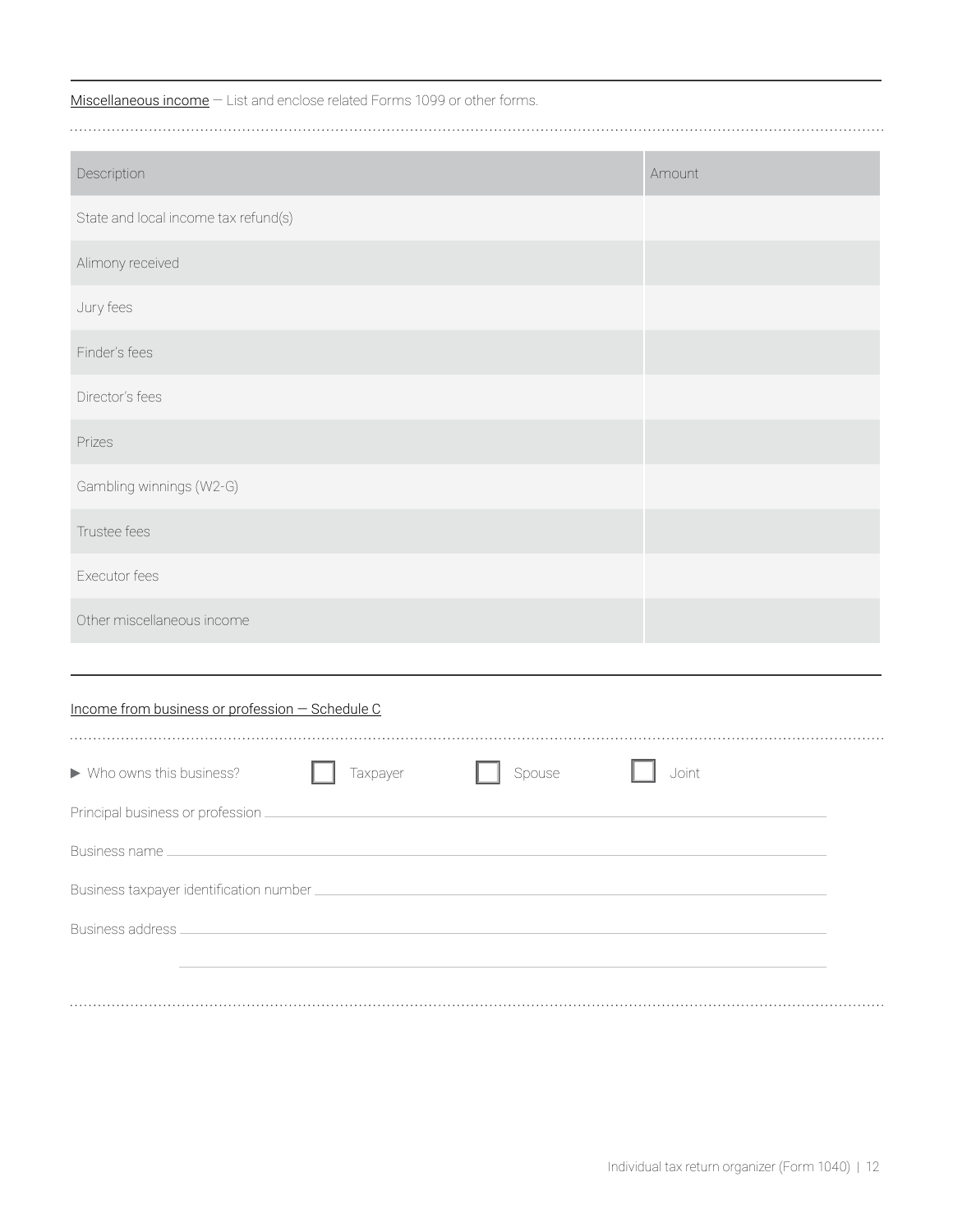|                                                                                                                                                                                               | Done | Nο |
|-----------------------------------------------------------------------------------------------------------------------------------------------------------------------------------------------|------|----|
| Method(s) used to value closing inventory:                                                                                                                                                    |      |    |
| Lower of cost or market<br>Other (describe) _<br>Cost                                                                                                                                         |      |    |
| Accounting method:                                                                                                                                                                            |      |    |
| Other (describe)<br>$\mathsf{J}$ Accrual<br>Cash                                                                                                                                              |      |    |
| ▶ 1) Was there any change in determining quantities, costs, or valuations between the opening and<br>closing inventory? If yes, attach an explanation.                                        |      |    |
| ▶ 2) Did you deduct expenses for the business use of your home?<br>If yes, complete the office-in-home schedule provided in this organizer.                                                   |      |    |
| $\triangleright$ 3) Did you materially participate in the operation of the business during the year?                                                                                          |      |    |
| ▶ 4) Did you pay any health insurance premiums or long-term care premiums?                                                                                                                    |      |    |
| $\triangleright$ 5) Was all of your investment in this activity at risk?                                                                                                                      |      |    |
| ▶ 6) Were any assets sold, retired, or converted to personal use during the year?<br>If yes, list assets sold including date acquired, date sold, sales price, and original cost.             |      |    |
| > 7) Were any assets purchased during the year? If yes, list assets acquired, including date placed in<br>service and purchase price, including trade-in. Attach copies of purchase invoices. |      |    |
| ▶ 8) Was this business still in operation at the end of the year?                                                                                                                             |      |    |
| $\triangleright$ 9) List the states in which the business was conducted, and provide income and expense<br>by state                                                                           |      |    |
| 10) Provide copies of certification for employees of target groups and associated wages qualifying<br>for the Work Opportunity Tax Credit.                                                    |      |    |
| Did you make any payments during the year that would require you to file Form(s) 1099?                                                                                                        |      |    |
| If yes, did you file Form(s) 1099?                                                                                                                                                            |      |    |

Yes/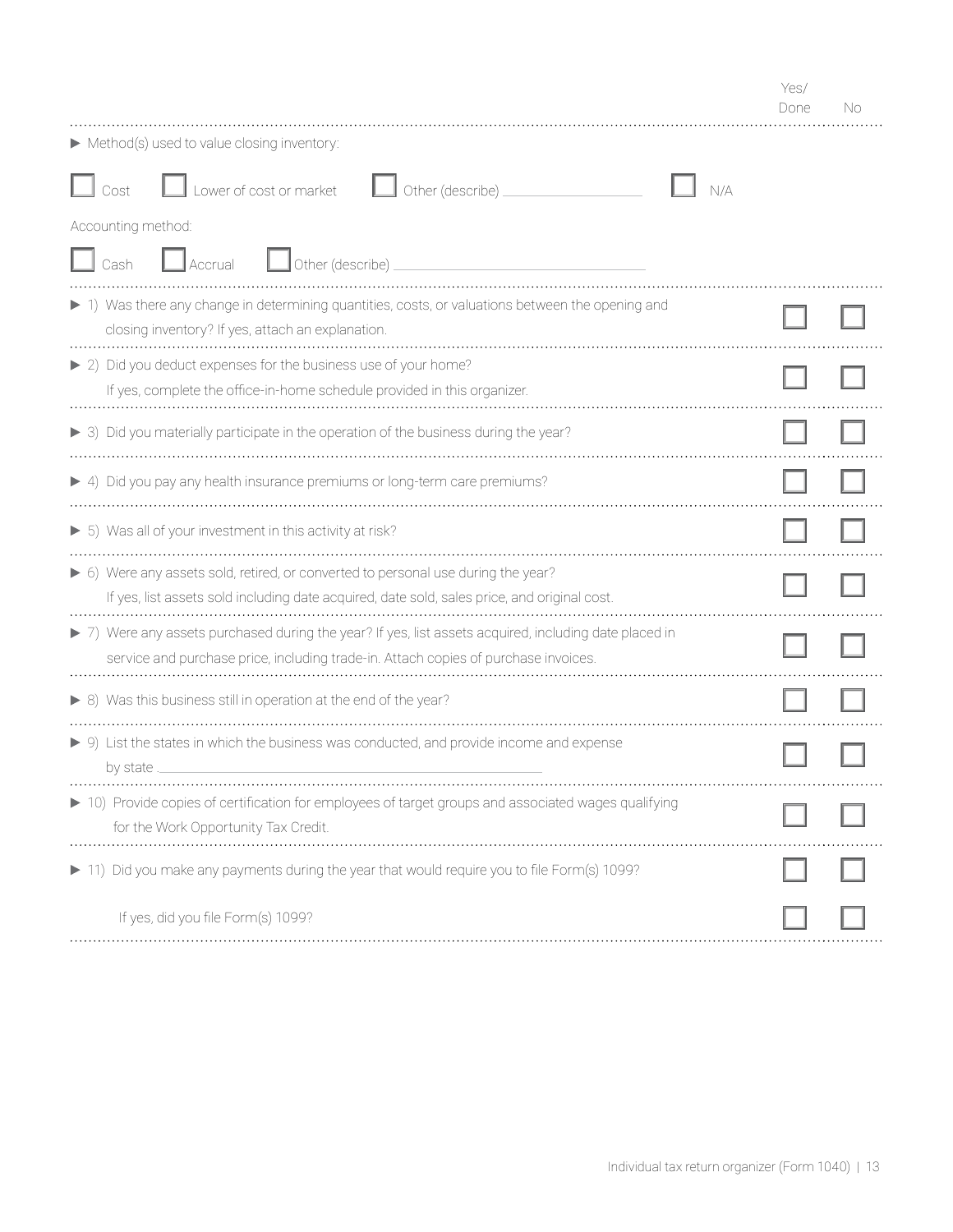|                                                                                                                                               | Yes/<br>Done | No. |
|-----------------------------------------------------------------------------------------------------------------------------------------------|--------------|-----|
| 12) Did you have employees? If yes:                                                                                                           |              |     |
| 1. Provide copies of all federal and state payroll reports including Forms W-2/W-3, 940, and 941.                                             |              |     |
| 2. Do you have a Health Reimbursement Arrangement or otherwise reimburse your employees<br>for medical expenses or health insurance premiums? |              |     |
| 3. Do you have less than 50 full-time equivalent employees?                                                                                   |              |     |
| 4. Do you pay an average wage of less than \$50,000?                                                                                          |              |     |
| 5. Do you pay at least half of the employees' health insurance premiums?                                                                      |              |     |
| 6. Provide a copy of Form 1094-C, if applicable.                                                                                              |              |     |

Income and expenses (Schedule C) — Attach a schedule of income and expenses of the business or complete the following worksheet. Complete a separate schedule for each business.

| Description                                             | Amount |
|---------------------------------------------------------|--------|
| Part I - Income                                         |        |
| Gross receipts or sales                                 |        |
| Returns and allowances                                  |        |
| Other income (List type and amount.)                    |        |
| Part II - Cost of goods sold                            |        |
| Inventory at beginning of year                          |        |
| Purchases less cost of items withdrawn for personal use |        |
| Cost of labor (Do not include salary paid to yourself.) |        |
| Materials and supplies                                  |        |
| Other costs (List type and amount.)                     |        |
| Inventory at end of year                                |        |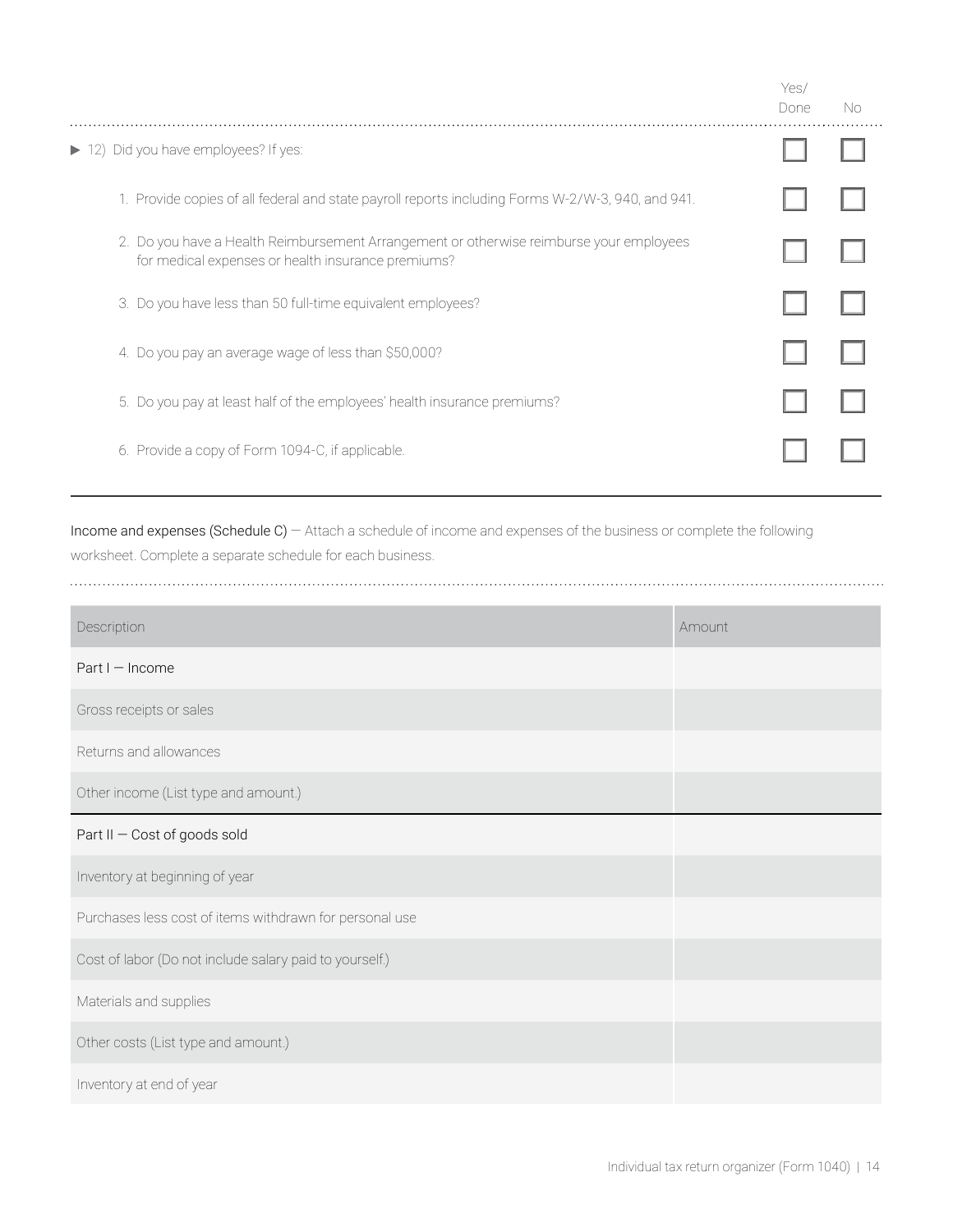| Description                                                                                                | Amount |
|------------------------------------------------------------------------------------------------------------|--------|
| Part III - Expenses                                                                                        |        |
| Advertising                                                                                                |        |
| Bad debts from sales or services                                                                           |        |
| Car and truck expenses (Complete the auto expense schedule on page 31.)                                    |        |
| Commissions and fees                                                                                       |        |
| Depletion                                                                                                  |        |
| Depreciation and Section 179 expense deduction (provide depreciation schedules)                            |        |
| Employee health insurance and other benefit programs (excluding retirement plans and<br>amounts for owner) |        |
| Employee retirement contribution (other than owner)                                                        |        |
| Self-employed owner:                                                                                       |        |
| a. Health insurance premiums                                                                               |        |
| b. Retirement contributions                                                                                |        |
| c. State income tax                                                                                        |        |
| Insurance (other than health)                                                                              |        |
| Interest:                                                                                                  |        |
| a. Mortgage (paid to banks, etc.)                                                                          |        |
| b. Other                                                                                                   |        |
| Legal and professional services                                                                            |        |
| Office expense                                                                                             |        |
| Rent or lease:                                                                                             |        |
| a. Vehicles, machinery, and equipment                                                                      |        |
| b. Real estate or other business property                                                                  |        |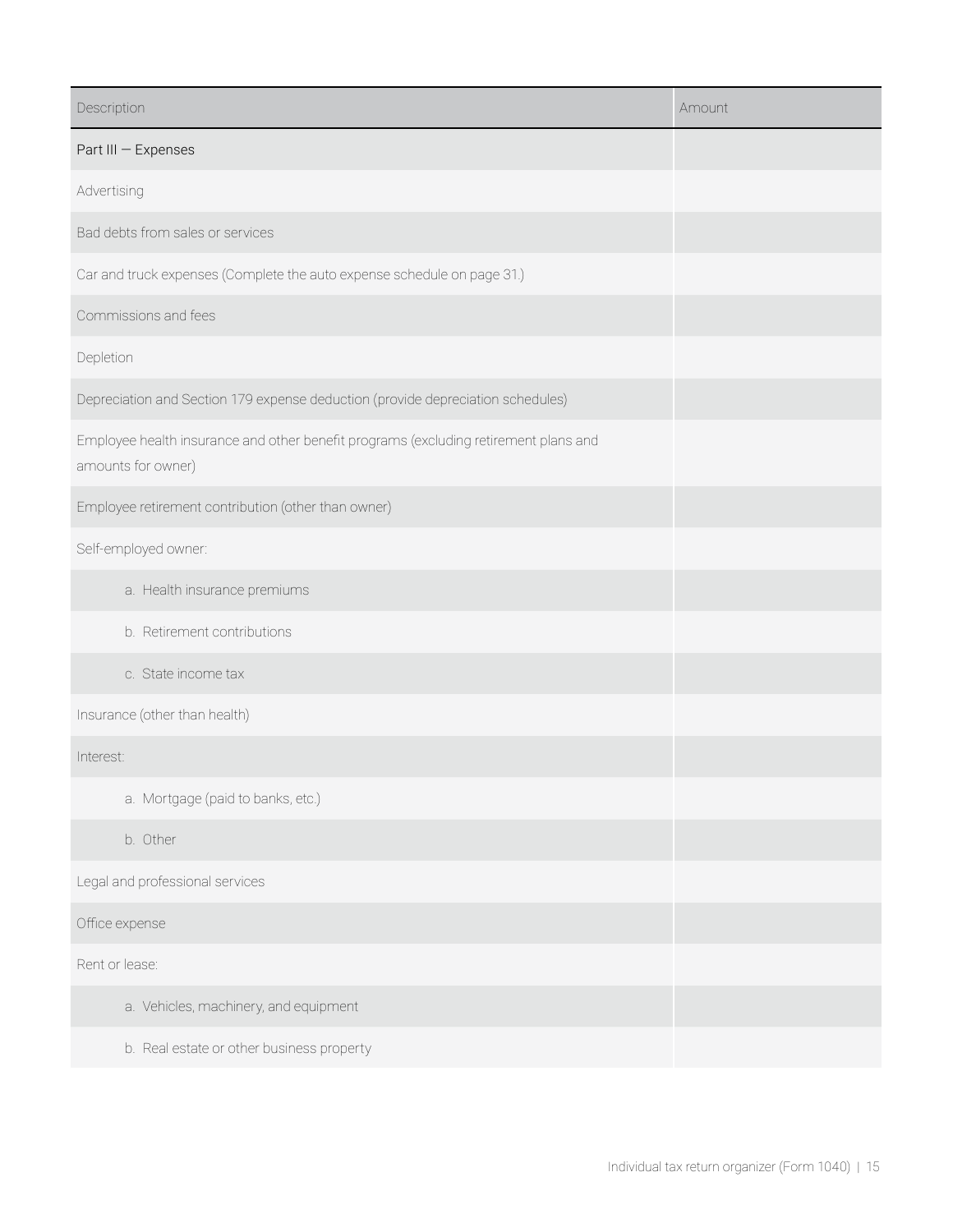| Description                                                                                  | Amount |
|----------------------------------------------------------------------------------------------|--------|
| Repairs and maintenance                                                                      |        |
|                                                                                              |        |
|                                                                                              |        |
| Supplies                                                                                     |        |
| Taxes and licenses (enclose copies of payroll tax returns). Do not include state income tax. |        |
| Travel, meals, and entertainment:                                                            |        |
| a. Travel                                                                                    |        |
| b. Meals and entertainment                                                                   |        |
| Utilities                                                                                    |        |
| Wages (enclose copies of Forms W-3/W-2)                                                      |        |
| Lobbying expenses                                                                            |        |
| Club dues:                                                                                   |        |
| a. Civic club dues                                                                           |        |
| b. Social or entertainment club dues                                                         |        |
| Other expenses (list type and amount)                                                        |        |
|                                                                                              |        |
|                                                                                              |        |
|                                                                                              |        |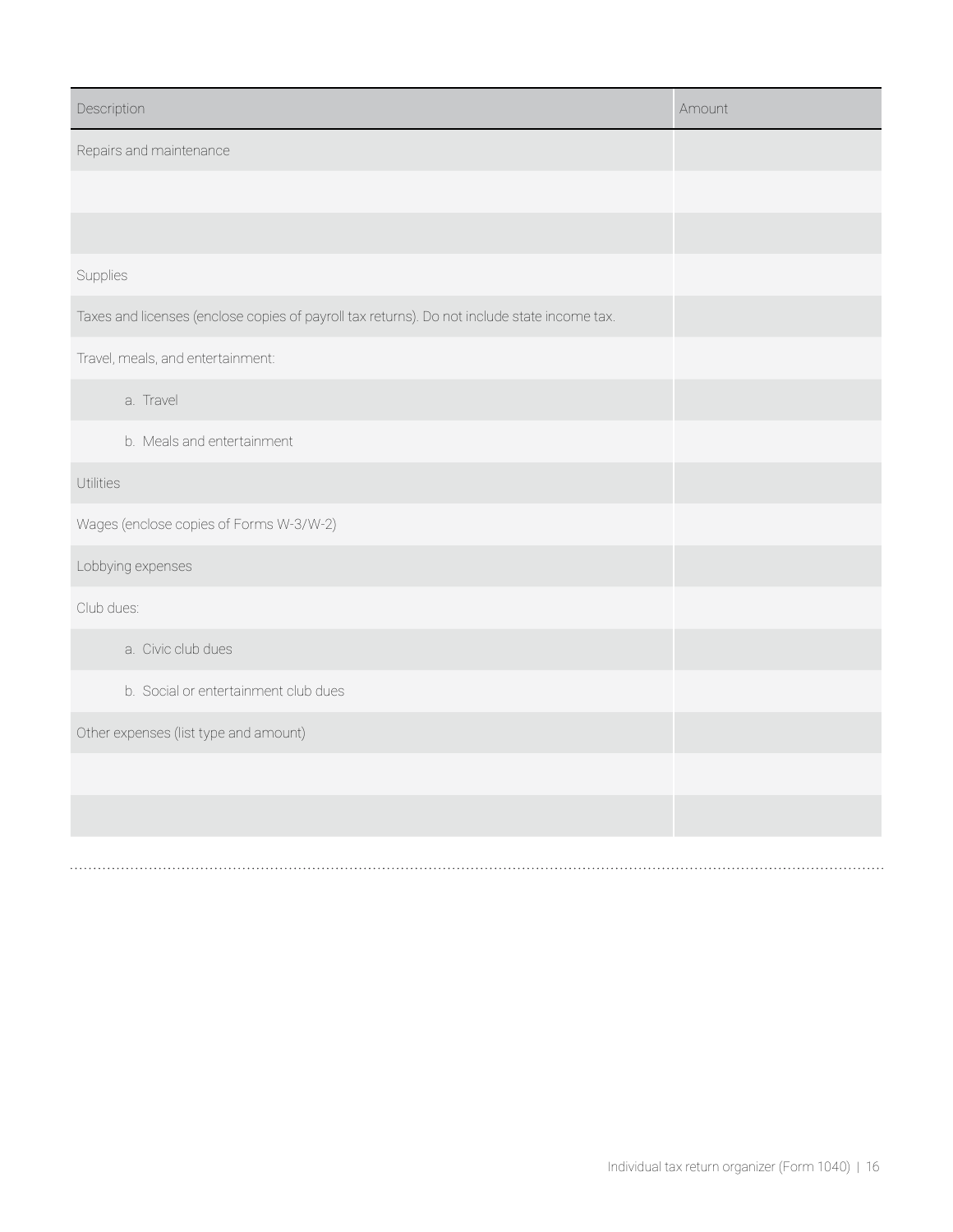#### Office in home

- 
- $\triangleright$  To qualify for an office-in-home deduction, the area must be used exclusively for business purposes on a regular basis in connection with your employer's business and for your employer's convenience. If you are self-employed, it must be your principal place of business or you must be able to show that income is actually produced there. If business use of home relates to daycare, provide total hours of business operation for the year.

| Business or activity for which you have an<br>office | Total area of the house<br>(square feet) | Area of business portion<br>(square feet) | <b>Business</b><br>percentage |
|------------------------------------------------------|------------------------------------------|-------------------------------------------|-------------------------------|
|                                                      |                                          |                                           |                               |
|                                                      |                                          |                                           |                               |

#### $\blacktriangleright$  I. Depreciation

|                                | Date placed in<br>service | Cost/basis | Method | Life | Prior depreciation |
|--------------------------------|---------------------------|------------|--------|------|--------------------|
| House                          |                           |            |        |      |                    |
| Land                           |                           |            |        |      |                    |
| Total purchase price           |                           |            |        |      |                    |
| Improvements (provide details) |                           |            |        |      |                    |

II. Expenses to be prorated:

| Mortgage interest        |  |  |
|--------------------------|--|--|
| Real estate taxes        |  |  |
| <b>Utilities</b>         |  |  |
| Property insurance       |  |  |
| Other expenses - itemize |  |  |
|                          |  |  |
|                          |  |  |
|                          |  |  |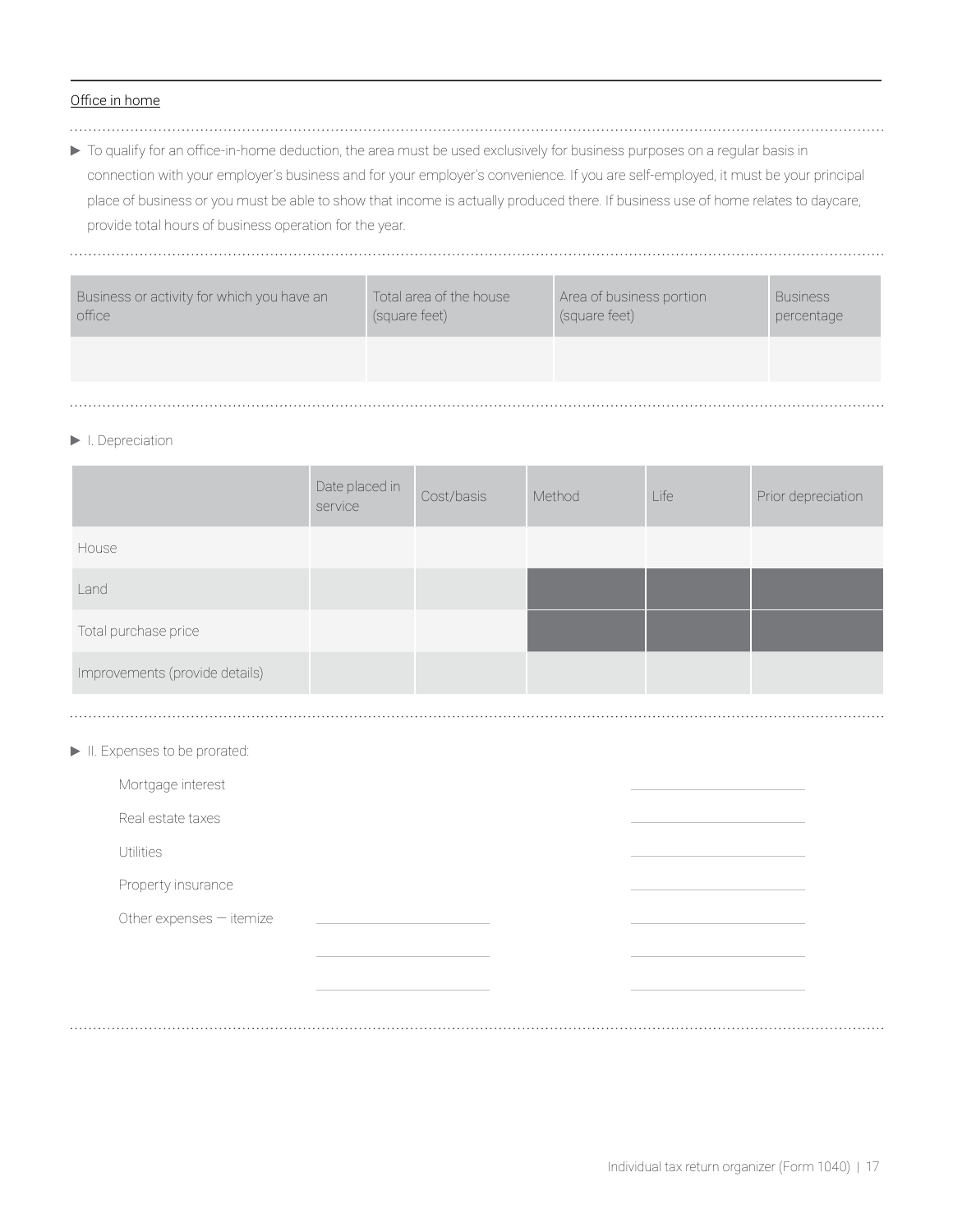| III. Expenses that apply directly to home office:                                                |           |  |
|--------------------------------------------------------------------------------------------------|-----------|--|
| Telephone                                                                                        |           |  |
| Maintenance                                                                                      |           |  |
| Other expenses $-$ itemize                                                                       |           |  |
|                                                                                                  |           |  |
|                                                                                                  |           |  |
| Did you make an election to apply a simplified method with respect to your home office expenses? | Yes<br>Nο |  |

Capital gains and losses – Enclose all Forms 1099-B (with supplemental year-end brokerage statements) and 1099-S (with Closing Disclosure statements). Complete the following schedule if no statements are available, and provide all transaction slips for sales and purchases.

| Description | Date acquired | Date sold | Sales proceeds | Cost or basis | Gain (loss)* |
|-------------|---------------|-----------|----------------|---------------|--------------|
|             |               |           |                |               |              |
|             |               |           |                |               |              |
|             |               |           |                |               |              |
|             |               |           |                |               |              |
|             |               |           |                |               |              |
|             |               |           |                |               |              |
|             |               |           |                |               |              |
|             |               |           |                |               |              |
|             |               |           |                |               |              |

\* *If you have questions regarding the taxable status of any gain or loss, please contact our office.*

. . . . . . . . .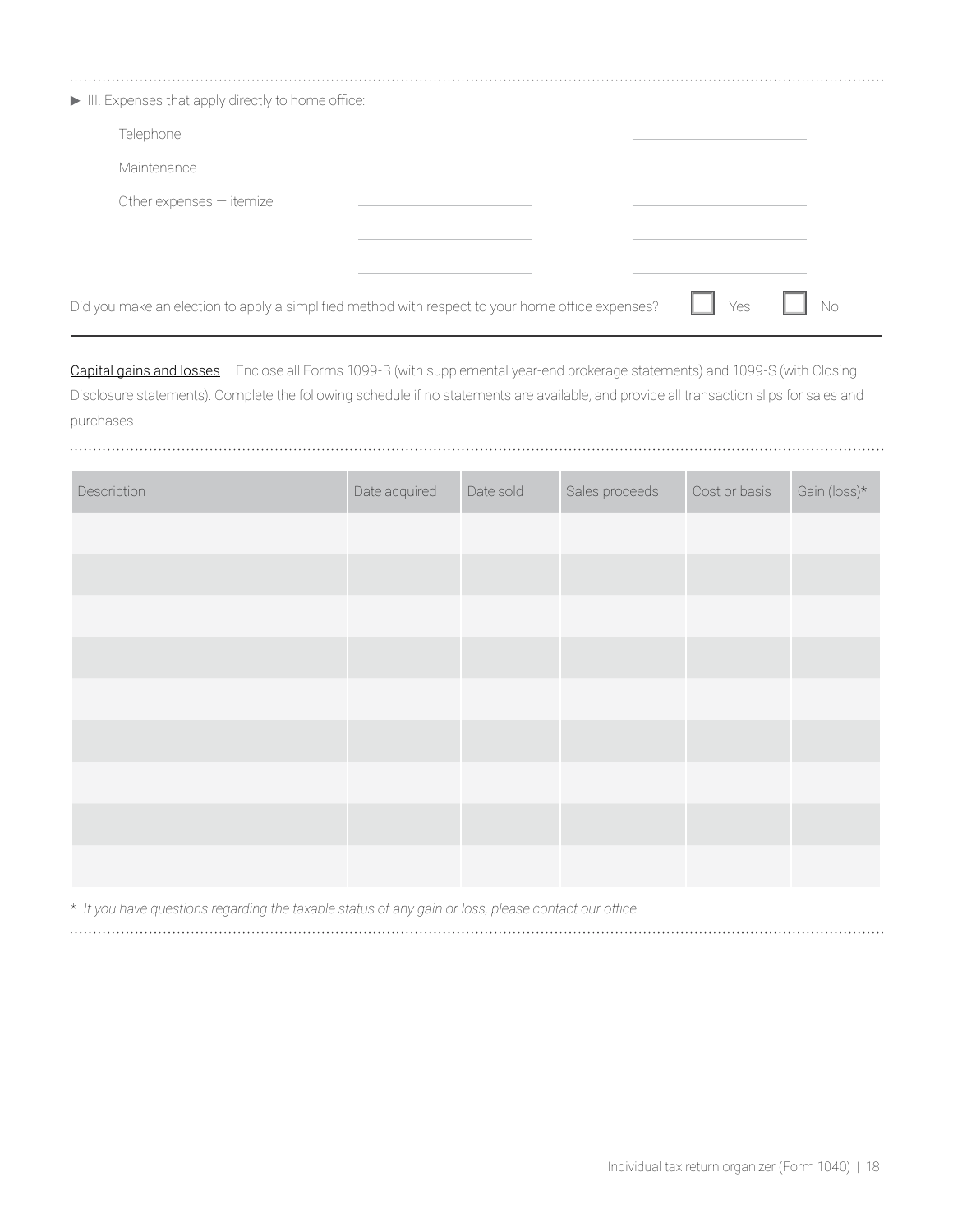Enter any sales NOT reported on Forms 1099-B and 1099-S:

| Description | Date acquired | Date sold | Sales proceeds | Cost or basis | Gain (loss)* |
|-------------|---------------|-----------|----------------|---------------|--------------|
|             |               |           |                |               |              |
|             |               |           |                |               |              |
|             |               |           |                |               |              |
|             |               |           |                |               |              |
|             |               |           |                |               |              |
|             |               |           |                |               |              |
|             |               |           |                |               |              |
|             |               |           |                |               |              |
|             |               |           |                |               |              |

\* *If you have any questions regarding gain or loss, please contact our office.*

# Sale/purchase of personal residence

Provide closing statements (Closing Disclosure) on purchase and sale of old residence and purchase of new residence.

| Description                                                                                             | Amount |     |    |
|---------------------------------------------------------------------------------------------------------|--------|-----|----|
|                                                                                                         |        |     |    |
|                                                                                                         |        |     |    |
|                                                                                                         |        |     |    |
|                                                                                                         |        | Yes | No |
| For sale of personal residence, did you own and live in it for two of the five years prior to the sale? |        |     |    |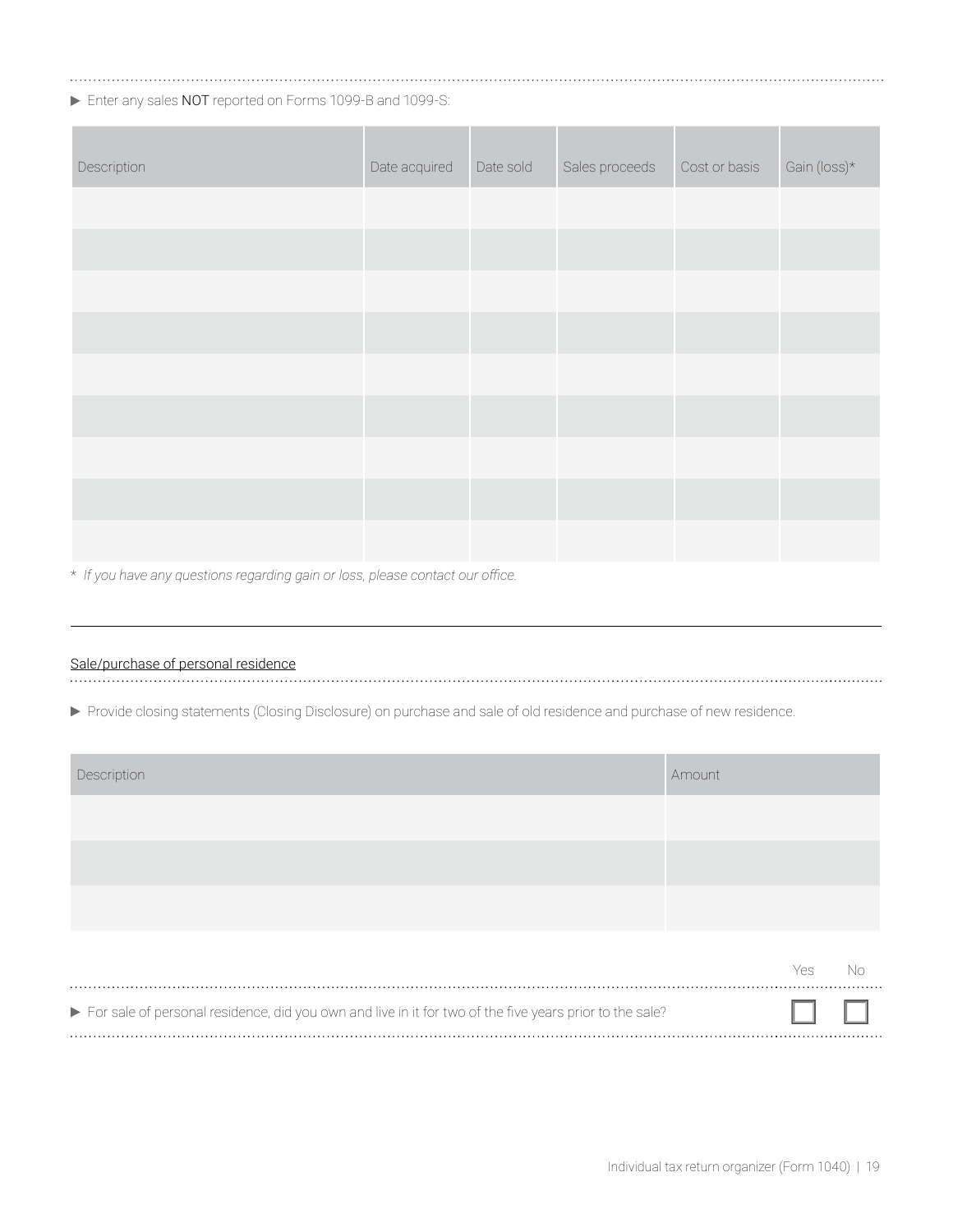| Moving expenses                                                                                                                                             | Yes | No |
|-------------------------------------------------------------------------------------------------------------------------------------------------------------|-----|----|
| > Did you change your residence during this year due to a change in employment, transfer, or self-employment?<br>If yes, furnish the following information: |     |    |
| Number of miles from your former residence to your new business location _________________ miles                                                            |     |    |
| Number of miles from your former residence to your former business location __________________ miles                                                        |     |    |
| Did your employer reimburse or pay directly any of your moving expenses?                                                                                    |     |    |
| If yes, enclose the employer-provided itemization form and note the amount of<br>reimbursement received. \$                                                 |     |    |
| Itemize below the total moving costs you paid (without reduction for any reimbursement by your employer).<br>Expenses of moving from old to new home:       |     |    |
| Transportation expenses in moving household goods and family \$                                                                                             |     |    |
| Cost of storing and insuring household goods                                                                                                                |     |    |
| Residence change                                                                                                                                            |     |    |
| If you changed residences during the year, provide the period of residence in each location.                                                                |     |    |
| Residence #1<br>From $\_\_\_\_\_\_\_\$<br>$To$ / /                                                                                                          |     |    |
| Rent<br>Own                                                                                                                                                 |     |    |
| Residence #2<br>From $/$ / $/$<br>$\begin{array}{ccc} \text{To} & / \end{array}$                                                                            |     |    |
| Rent<br>uwn                                                                                                                                                 |     |    |
| Rental and royalty income - Complete a separate schedule for each property.                                                                                 |     |    |
| 1) Description and location of property:                                                                                                                    |     |    |
|                                                                                                                                                             |     |    |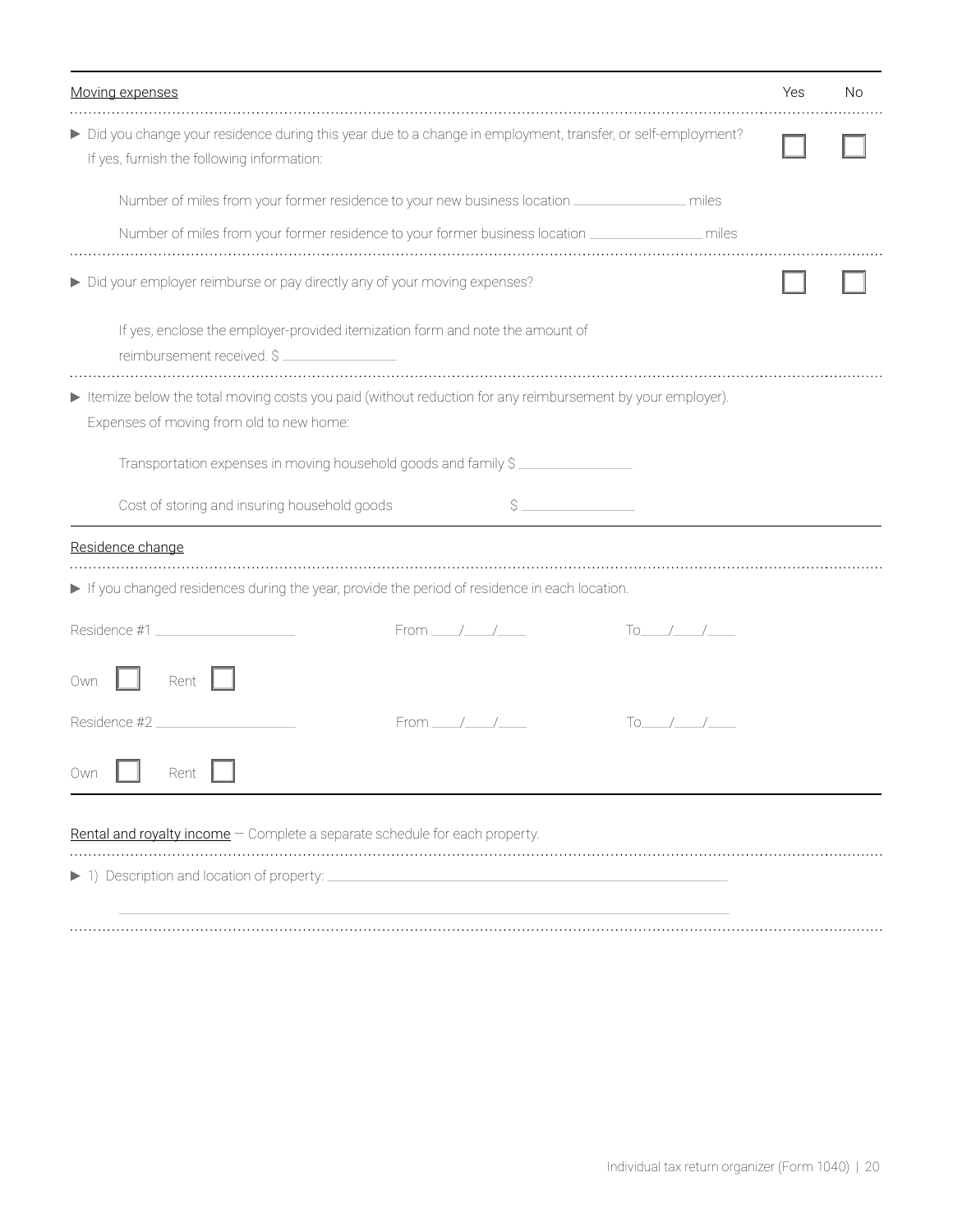|                                                                                                                                                                                                                                          | Yes | No |
|------------------------------------------------------------------------------------------------------------------------------------------------------------------------------------------------------------------------------------------|-----|----|
| $\blacktriangleright$ 2) Type of property:                                                                                                                                                                                               |     |    |
| Personal use                                                                                                                                                                                                                             |     |    |
| Residential rental                                                                                                                                                                                                                       |     |    |
| Commercial rental                                                                                                                                                                                                                        |     |    |
| Royalty                                                                                                                                                                                                                                  |     |    |
| Self-rental                                                                                                                                                                                                                              |     |    |
| Other - Describe                                                                                                                                                                                                                         |     |    |
| If personal-use property, provide the following:                                                                                                                                                                                         |     |    |
| 1. Number of days the property was occupied by you, a member of your family, or any individual not<br>paying rent at the fair market value.                                                                                              |     |    |
| 2. Number of days the property was not occupied.                                                                                                                                                                                         |     |    |
| If not occupied, was it available for rent during this time?                                                                                                                                                                             |     |    |
| 3. How many days was the property rented during the year?                                                                                                                                                                                |     |    |
| > 3) Did you actively participate in the operation of the rental property during the year? Note that both<br>requirements must be met by you (and not combined with your spouse's activity) to qualify as a real<br>estate professional. |     |    |
| 1. Were more than half of the personal services that you performed during the year performed in a<br>real property trade or business?                                                                                                    |     |    |
| 2. Did you perform more than 750 hours of services during the year in a real property trade or business?                                                                                                                                 |     |    |
| 4) Did you make any payments during the year that would require you to file Form(s) 1099?                                                                                                                                                |     |    |
| If yes, did you file Form(s) 1099?                                                                                                                                                                                                       |     |    |
|                                                                                                                                                                                                                                          |     |    |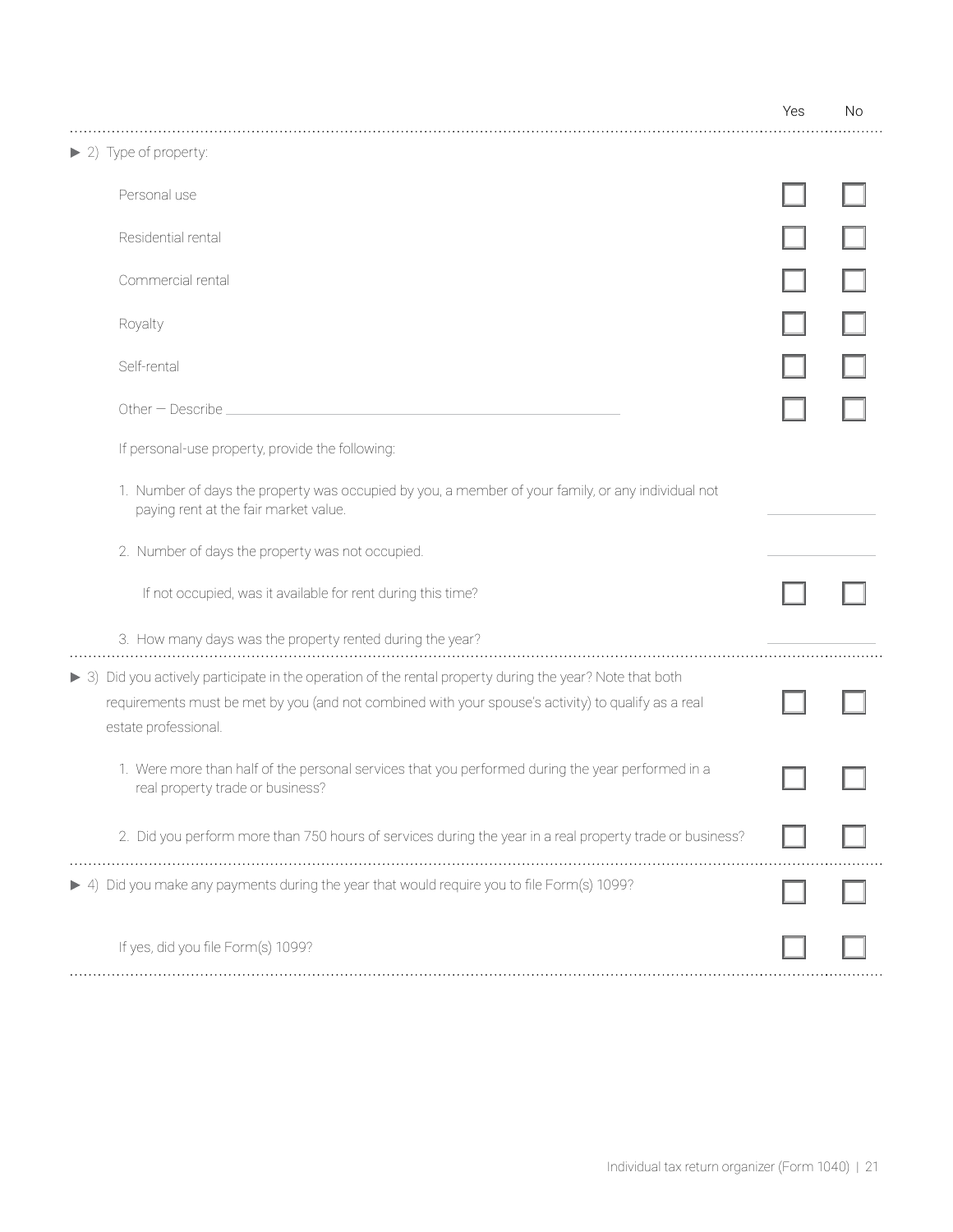| Income:                                                                               | Amount |                                   | Amount |           |
|---------------------------------------------------------------------------------------|--------|-----------------------------------|--------|-----------|
| Rents received                                                                        |        | Royalties received                |        |           |
| Expenses:                                                                             |        |                                   |        |           |
| Mortgage interest                                                                     |        | Legal and other professional fees |        |           |
| Other interest                                                                        |        | Cleaning and maintenance          |        |           |
| Insurance                                                                             |        | Commissions                       |        |           |
| Repairs                                                                               |        | <b>Utilities</b>                  |        |           |
| Auto and travel                                                                       |        | Management fees                   |        |           |
| Advertising                                                                           |        | Supplies                          |        |           |
| Taxes                                                                                 |        | Other (itemize)                   |        |           |
|                                                                                       |        |                                   | Yes    | <b>No</b> |
| If this is the first year we are preparing your return, provide depreciation records. |        |                                   |        |           |
| If this is a new property, provide the closing statement (Closing Disclosure).        |        |                                   |        |           |

List below any improvements or assets purchased during the year.

| Description                                                                                              | Date placed in service | Cost |
|----------------------------------------------------------------------------------------------------------|------------------------|------|
|                                                                                                          |                        |      |
|                                                                                                          |                        |      |
|                                                                                                          |                        |      |
|                                                                                                          |                        |      |
| A Hitle a proportion on a political device the special of the planter at the popular (Olagina Dioplanum) |                        |      |

If the property was sold during the year, provide the closing statement (Closing Disclosure).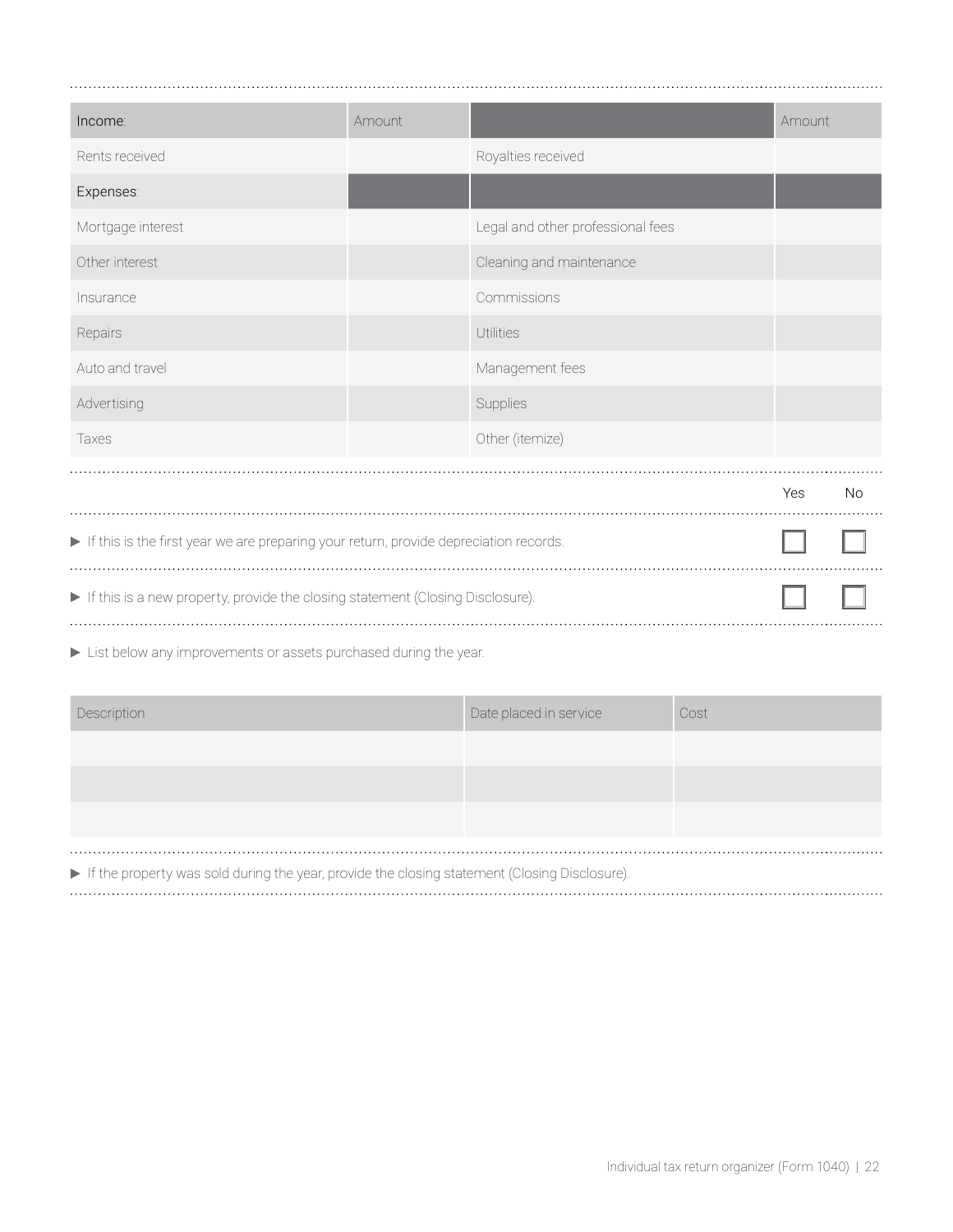### Income from partnerships, estates, LLCs, trusts, and S corporations

Enclose all Schedules K-1 received to date. Also list below all Schedules K-1 not yet received:

| Name |                                                                       |  | Source code* | Federal ID number |
|------|-----------------------------------------------------------------------|--|--------------|-------------------|
|      |                                                                       |  |              |                   |
|      |                                                                       |  |              |                   |
|      |                                                                       |  |              |                   |
|      |                                                                       |  |              |                   |
|      |                                                                       |  |              |                   |
|      |                                                                       |  |              |                   |
|      |                                                                       |  |              |                   |
|      |                                                                       |  |              |                   |
|      |                                                                       |  |              |                   |
|      |                                                                       |  |              |                   |
|      |                                                                       |  |              |                   |
|      | * Source code: P = Partnership/LLC E = Estate/trust S = S corporation |  |              |                   |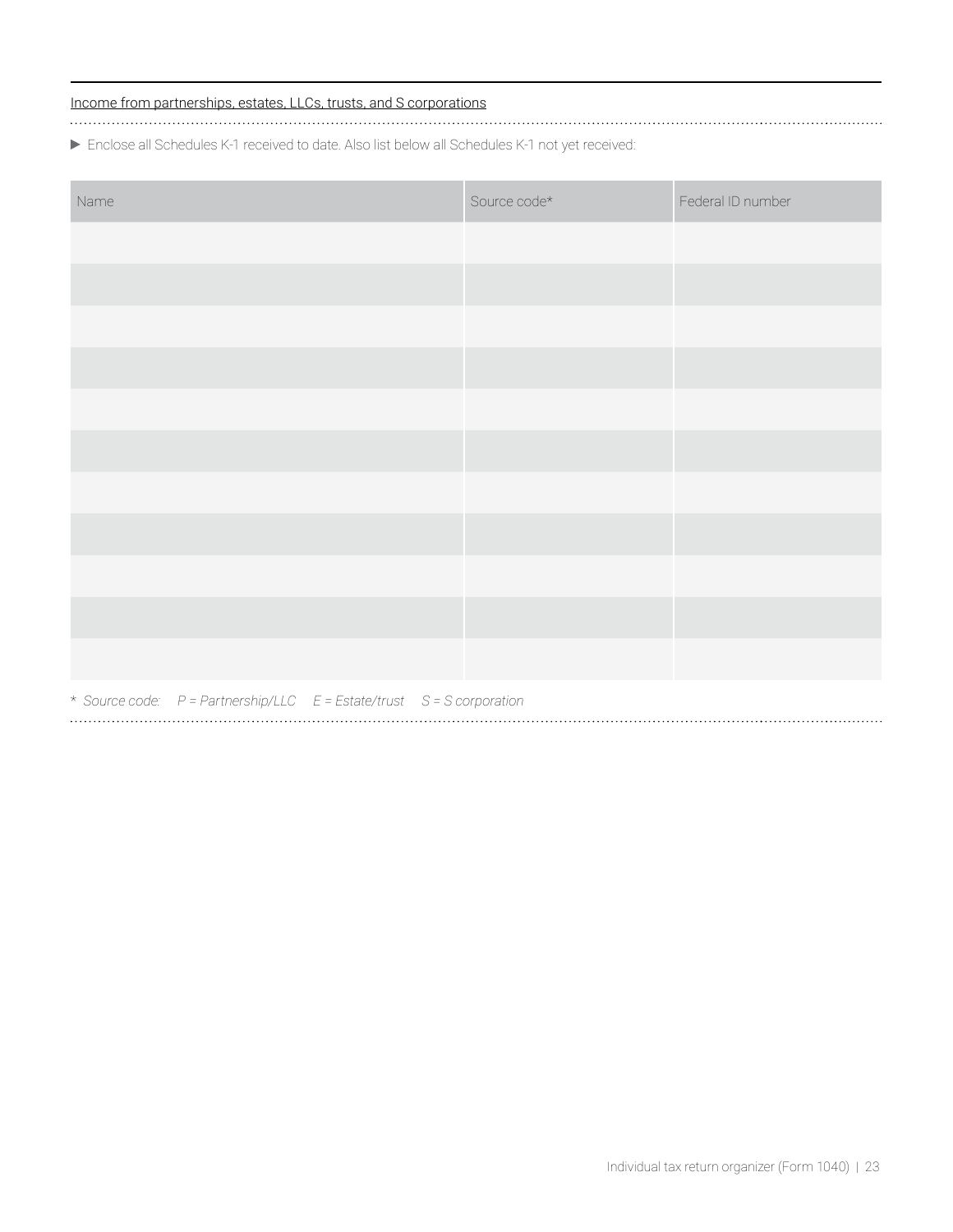#### Contributions to retirement plans

|                                                                                                                                                       | Taxpayer | Spouse |
|-------------------------------------------------------------------------------------------------------------------------------------------------------|----------|--------|
| Are you covered by a qualified retirement plan? (Y/N)                                                                                                 |          |        |
| Do you want to make the maximum deductible IRA contribution? (Y/N)                                                                                    |          |        |
| IRA payments made for this return                                                                                                                     |          |        |
| IRA payments made for this return for nonworking spouse                                                                                               |          |        |
| Do you want to make an IRA contribution even if part or all of it may not<br>be deducted? (Y/N) If yes, provide a copy of the latest Form 8606 filed. |          |        |
| Have you made or do you want to make a Roth IRA contribution? (Y/N).<br>If yes, provide Roth IRA payments made for this return.                       |          |        |
| Do you want to make the maximum allowable Keogh/SEP/SIMPLE IRA<br>contribution? (Y/N)                                                                 |          |        |
| Keogh SEP/SIMPLE IRA payments made for this return                                                                                                    |          |        |
| Date Keogh/SIMPLE IRA plan established                                                                                                                |          |        |

## Alimony paid

| $\blacktriangleright$ Name of recipient(s)                                                     |  |
|------------------------------------------------------------------------------------------------|--|
| Social Security number(s) of recipient(s)                                                      |  |
| $\blacktriangleright$ Amount(s) paid                                                           |  |
| If a divorce occurred this year, enclose a copy of the divorce decree and property settlement. |  |
|                                                                                                |  |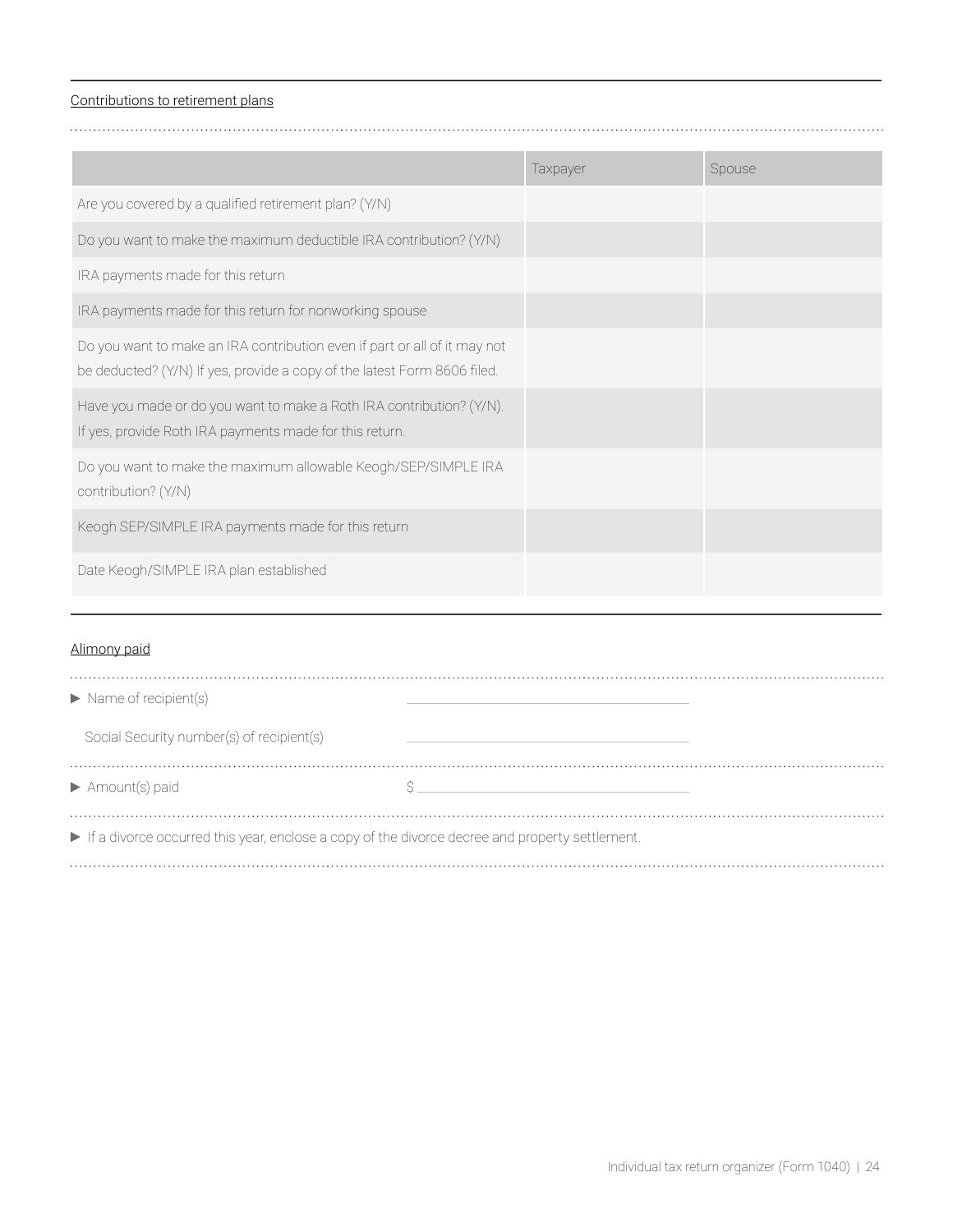Medical and dental expense (please note that medical expenses must exceed 10%; 7.5% for taxpayers age 65 or older) of adjusted gross income to be deductible. Health insurance premiums and medical expenses paid with pre-tax dollars (cafeteria plans, health savings accounts, etc.) are not deductible.

| Description                                                              |           | Amount    |  |
|--------------------------------------------------------------------------|-----------|-----------|--|
| Premiums for health and accident insurance including Medicare            |           |           |  |
| Long-term care premiums: Taxpayer \$                                     | Spouse \$ |           |  |
| Medicine and drugs (prescription only)                                   |           |           |  |
| Doctors, dentists, nurses                                                |           |           |  |
| Hospitals, clinics, laboratories                                         |           |           |  |
| Eyeglasses/corrective surgery                                            |           |           |  |
| Ambulance                                                                |           |           |  |
| Medical supplies/equipment                                               |           |           |  |
| Hearing aids                                                             |           |           |  |
| Lodging and meals                                                        |           |           |  |
| Travel                                                                   |           |           |  |
| Mileage (number of miles)                                                |           |           |  |
| Long-term care expenses                                                  |           |           |  |
| Payments for in-home care (complete later section on home care expenses) |           |           |  |
| Other                                                                    |           |           |  |
| Insurance reimbursements received                                        |           |           |  |
|                                                                          |           | Yes<br>No |  |
| ▶ Were any of the above expenses related to cosmetic surgery?            |           |           |  |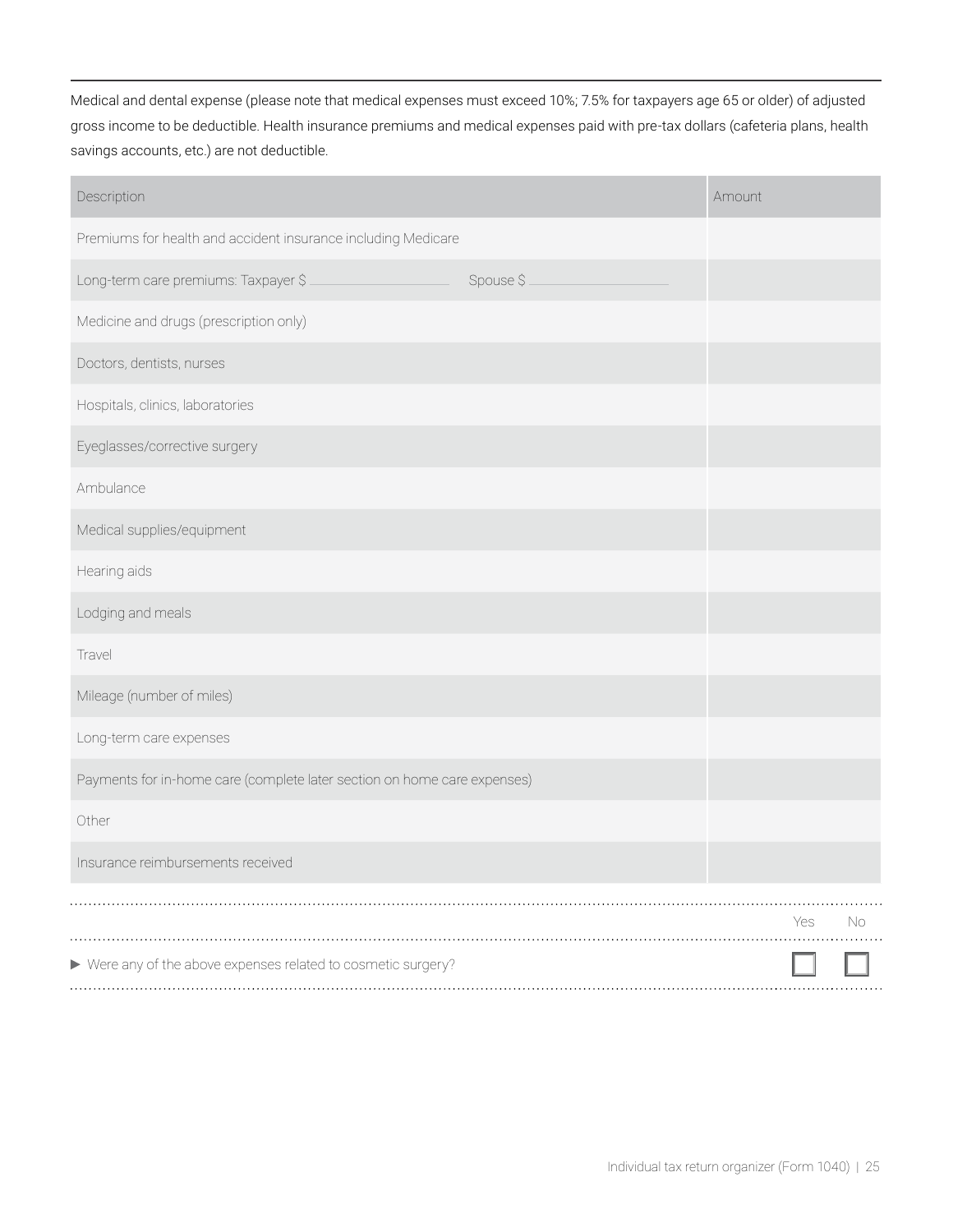#### Deductible taxes

| Description                                                           | Amount |
|-----------------------------------------------------------------------|--------|
| State and local income tax payments made this year for prior year(s). |        |
| Real estate taxes: Primary residence                                  |        |
| Secondary residence                                                   |        |
| Other                                                                 |        |
| Personal property or ad valorem taxes                                 |        |
| Sales tax on major items (auto, boat, home improvements, etc.)        |        |
| Other sales taxes paid (if applicable)                                |        |
| Intangible tax                                                        |        |
| Other taxes (itemize)                                                 |        |
| Foreign tax withheld (may be used as a credit)                        |        |
|                                                                       |        |

#### Interest expense

# 

#### Mortgage interest (Enclose Forms 1098.)

| Payee* | ${\sf Property}^{\star\star}$ | Amount |
|--------|-------------------------------|--------|
|        |                               |        |
|        |                               |        |
|        |                               |        |
|        |                               |        |
|        |                               |        |

\* Include address and Social Security number if payee is an individual.

\*\* Describe the property securing the related obligation, i.e., principal residence, motor home, boat, etc. If any mortgage or equity loan was not used to buy, build, or improve your principal or second residence, please describe how the proceeds were used.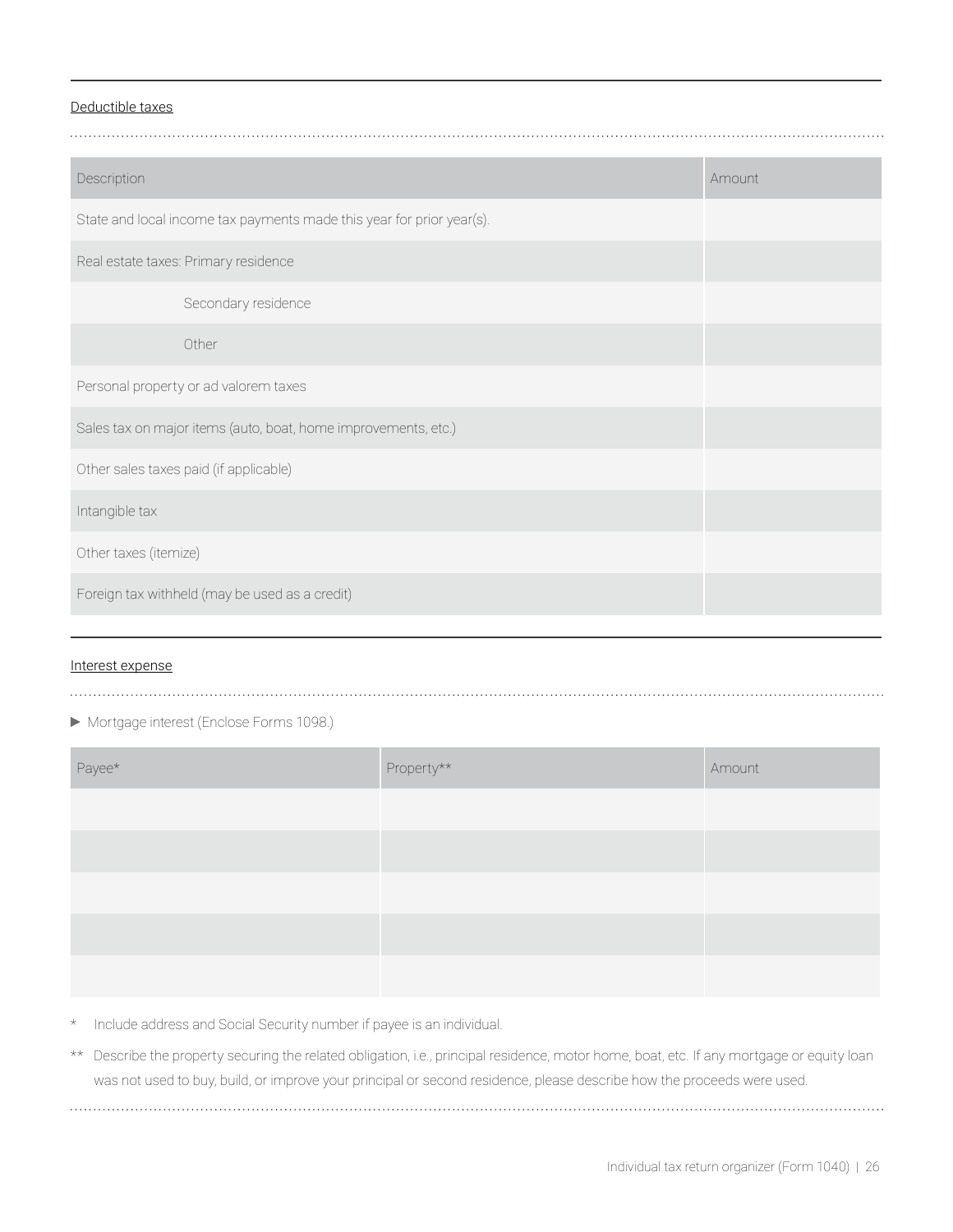# Unamortized points on residence refinancing

| Date of refinance | Loan terms | Total points |
|-------------------|------------|--------------|
|                   |            |              |
|                   |            |              |
|                   |            |              |

## Student loan interest

| Payee | Amount |
|-------|--------|
|       |        |
|       |        |
|       |        |

# Investment interest not reported on Schedules A, C, or E

| Payee | Investment purpose (stocks, land, etc.) | Amount |
|-------|-----------------------------------------|--------|
|       |                                         |        |
|       |                                         |        |
|       |                                         |        |
|       |                                         |        |
|       |                                         |        |
| .     |                                         |        |

Business interest not reported on Schedules C or E

| Payee | Business purpose | Amount |
|-------|------------------|--------|
|       |                  |        |
|       |                  |        |
|       |                  |        |
|       |                  |        |
|       |                  |        |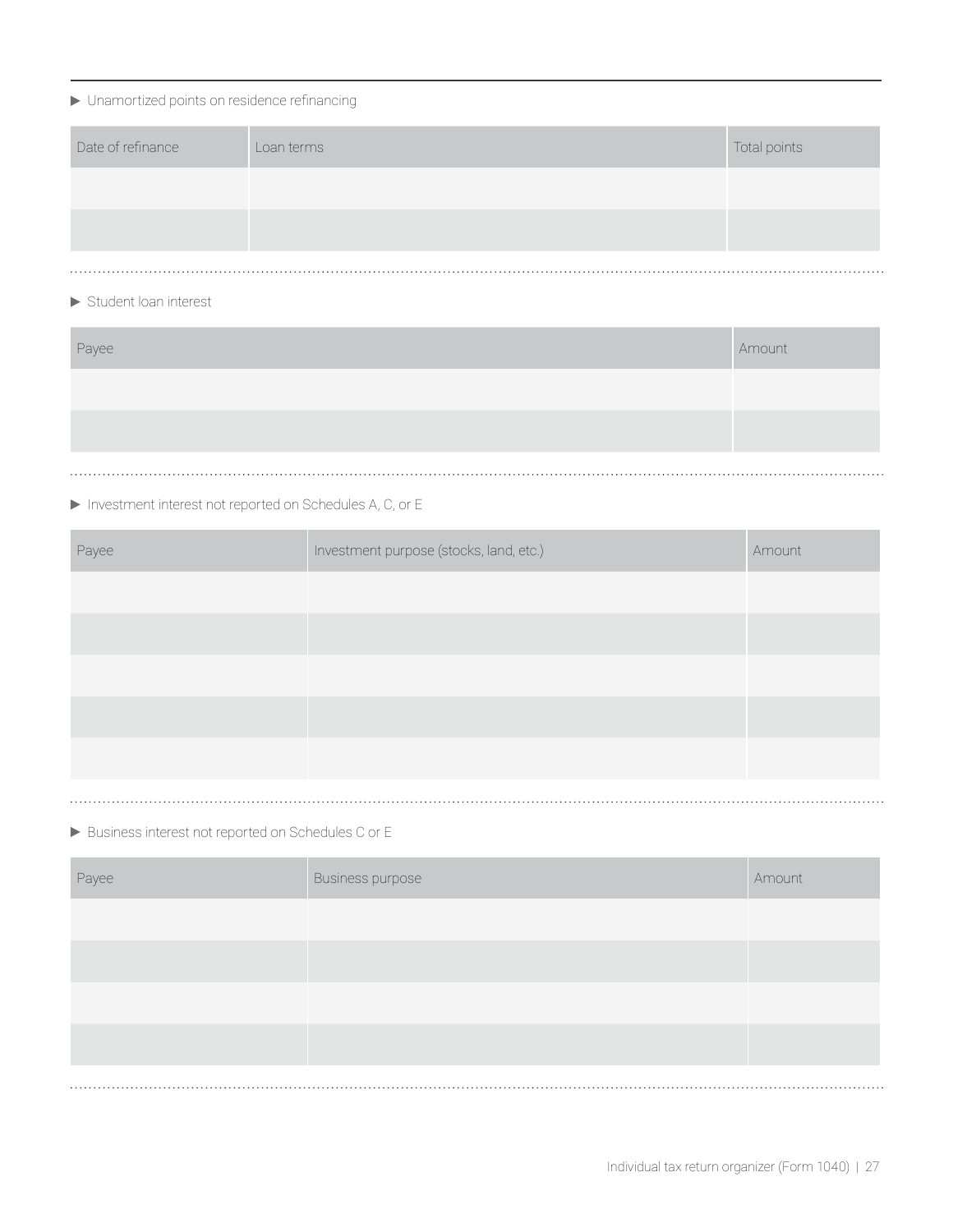#### **Contributions**

Cash contributions for which you have receipts, canceled checks, etc. Note: You need to have written acknowledgment from any charity to which you made individual donations of \$250 or more during the year.

| Donee                                                                        | Amount | Donee                                                                                                                                                                                                                                                                                                                                                                                                                                                                                      | Amount |
|------------------------------------------------------------------------------|--------|--------------------------------------------------------------------------------------------------------------------------------------------------------------------------------------------------------------------------------------------------------------------------------------------------------------------------------------------------------------------------------------------------------------------------------------------------------------------------------------------|--------|
|                                                                              |        |                                                                                                                                                                                                                                                                                                                                                                                                                                                                                            |        |
|                                                                              |        |                                                                                                                                                                                                                                                                                                                                                                                                                                                                                            |        |
|                                                                              |        |                                                                                                                                                                                                                                                                                                                                                                                                                                                                                            |        |
|                                                                              |        |                                                                                                                                                                                                                                                                                                                                                                                                                                                                                            |        |
|                                                                              |        |                                                                                                                                                                                                                                                                                                                                                                                                                                                                                            |        |
|                                                                              |        |                                                                                                                                                                                                                                                                                                                                                                                                                                                                                            |        |
|                                                                              |        |                                                                                                                                                                                                                                                                                                                                                                                                                                                                                            |        |
|                                                                              |        |                                                                                                                                                                                                                                                                                                                                                                                                                                                                                            |        |
| Expenses incurred in performing volunteer work for charitable organizations: |        |                                                                                                                                                                                                                                                                                                                                                                                                                                                                                            |        |
| Parking fees and tolls                                                       |        | $\begin{picture}(20,10) \put(0,0){\line(1,0){10}} \put(0,0){\line(1,0){10}} \put(0,0){\line(1,0){10}} \put(0,0){\line(1,0){10}} \put(0,0){\line(1,0){10}} \put(0,0){\line(1,0){10}} \put(0,0){\line(1,0){10}} \put(0,0){\line(1,0){10}} \put(0,0){\line(1,0){10}} \put(0,0){\line(1,0){10}} \put(0,0){\line(1,0){10}} \put(0,0){\line(1,0){10}} \put(0,$                                                                                                                                   |        |
| Supplies                                                                     |        | $\begin{array}{c} \n \uparrow \text{S} \quad \text{S} \quad \text{S} \quad \text{S} \quad \text{S} \quad \text{S} \quad \text{S} \quad \text{S} \quad \text{S} \quad \text{S} \quad \text{S} \quad \text{S} \quad \text{S} \quad \text{S} \quad \text{S} \quad \text{S} \quad \text{S} \quad \text{S} \quad \text{S} \quad \text{S} \quad \text{S} \quad \text{S} \quad \text{S} \quad \text{S} \quad \text{S} \quad \text{S} \quad \text{S} \quad \text{S} \quad \text{S} \quad \text{S}$ |        |
| Meals and entertainment                                                      |        | $\begin{picture}(20,10) \put(0,0){\line(1,0){10}} \put(15,0){\line(1,0){10}} \put(15,0){\line(1,0){10}} \put(15,0){\line(1,0){10}} \put(15,0){\line(1,0){10}} \put(15,0){\line(1,0){10}} \put(15,0){\line(1,0){10}} \put(15,0){\line(1,0){10}} \put(15,0){\line(1,0){10}} \put(15,0){\line(1,0){10}} \put(15,0){\line(1,0){10}} \put(15,0){\line(1$                                                                                                                                        |        |
| Other (itemize)                                                              |        | \$                                                                                                                                                                                                                                                                                                                                                                                                                                                                                         |        |
| Automobile mileage                                                           |        |                                                                                                                                                                                                                                                                                                                                                                                                                                                                                            |        |
| > Other than cash contributions (enclose receipts):                          |        |                                                                                                                                                                                                                                                                                                                                                                                                                                                                                            |        |
| Organization name and address                                                |        |                                                                                                                                                                                                                                                                                                                                                                                                                                                                                            |        |
| Description of property                                                      |        |                                                                                                                                                                                                                                                                                                                                                                                                                                                                                            |        |
| Date acquired                                                                |        |                                                                                                                                                                                                                                                                                                                                                                                                                                                                                            |        |
| How acquired                                                                 |        |                                                                                                                                                                                                                                                                                                                                                                                                                                                                                            |        |
| Cost or basis                                                                |        |                                                                                                                                                                                                                                                                                                                                                                                                                                                                                            |        |
| Date contributed                                                             |        |                                                                                                                                                                                                                                                                                                                                                                                                                                                                                            |        |
| Fair market value (FMV)                                                      |        |                                                                                                                                                                                                                                                                                                                                                                                                                                                                                            |        |
| How FMV determined                                                           |        |                                                                                                                                                                                                                                                                                                                                                                                                                                                                                            |        |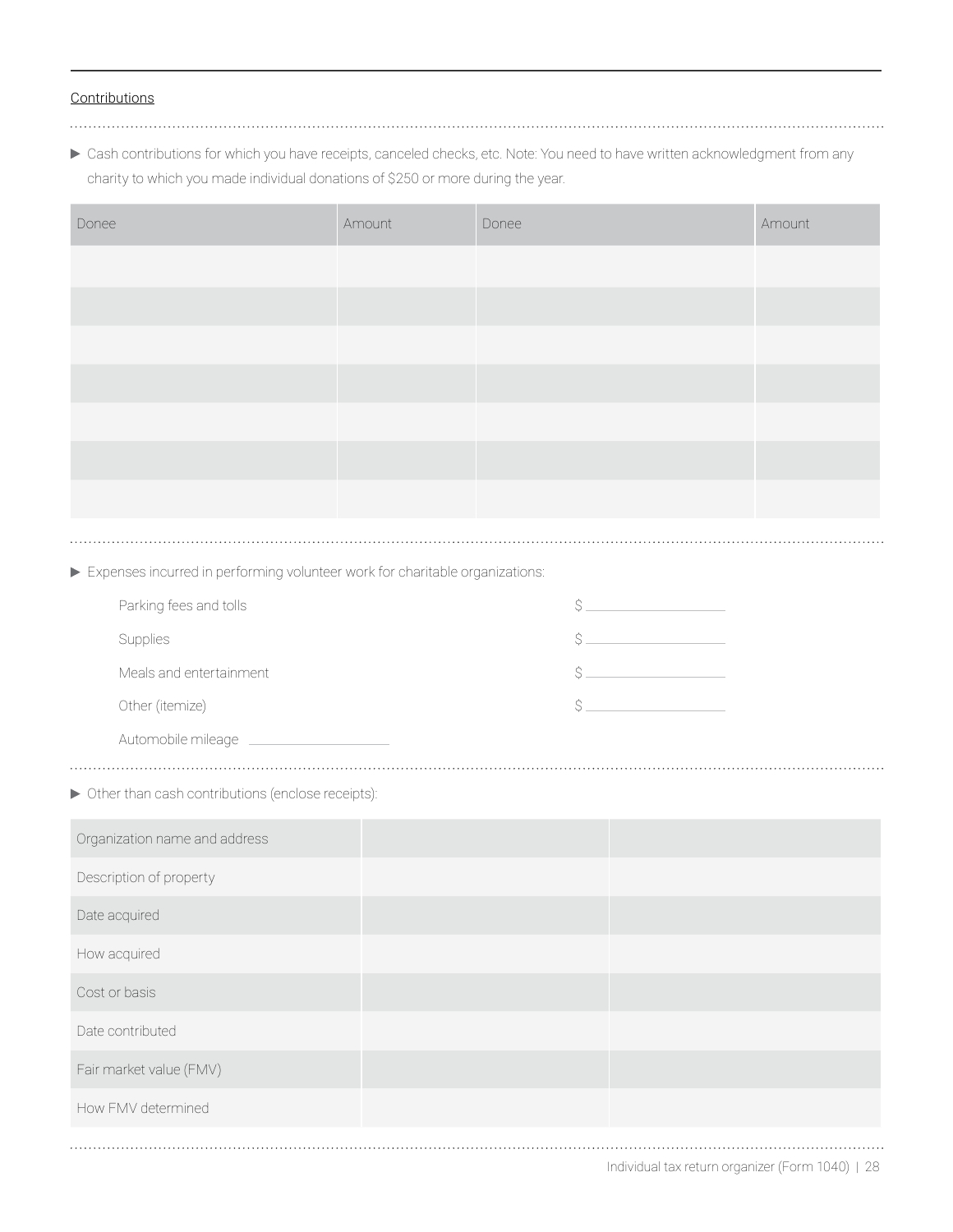| Include Form 1098-C for donations of motor vehicles, boats, or airplanes.                                 |
|-----------------------------------------------------------------------------------------------------------|
|                                                                                                           |
| Include a signed and dated Form 8283 by the donee organization and/or qualified appraiser, if applicable. |
|                                                                                                           |

For contributions over \$5,000, include a copy of the appraisal and confirmation from the charity.

Casualty or theft losses

Loss of property by theft or damage to property by fire, storm, car accident, shipwreck, flood, or other "act of God"

|                                 | Property |                 |                          | Property |                 |                      | Property |                 |    |
|---------------------------------|----------|-----------------|--------------------------|----------|-----------------|----------------------|----------|-----------------|----|
| Indicate type of property       |          | <b>Business</b> |                          |          | <b>Business</b> |                      |          | <b>Business</b> |    |
|                                 |          | Personal        |                          |          | Personal        |                      |          | Personal        |    |
| Description of property         |          |                 |                          |          |                 |                      |          |                 |    |
| Date acquired                   |          |                 |                          |          |                 |                      |          |                 |    |
| Cost                            |          |                 |                          |          |                 |                      |          |                 |    |
| Date of loss                    |          |                 |                          |          |                 |                      |          |                 |    |
| Description of loss             |          |                 |                          |          |                 |                      |          |                 |    |
| Was insurance claim made? (Y/N) |          |                 | $\overline{\phantom{a}}$ |          |                 | $\blacktriangledown$ |          |                 |    |
| Fair market value before loss   |          |                 |                          |          |                 |                      |          |                 |    |
| Fair market value after loss    |          |                 |                          |          |                 |                      |          |                 |    |
|                                 |          |                 |                          |          |                 |                      |          |                 |    |
|                                 |          |                 |                          |          |                 |                      |          | Yes             | No |

|                                                                                   | $\sim$ $\sim$ | . |
|-----------------------------------------------------------------------------------|---------------|---|
|                                                                                   |               |   |
|                                                                                   |               |   |
| $\blacktriangleright$ Is the property in a presidentially declared disaster area? |               |   |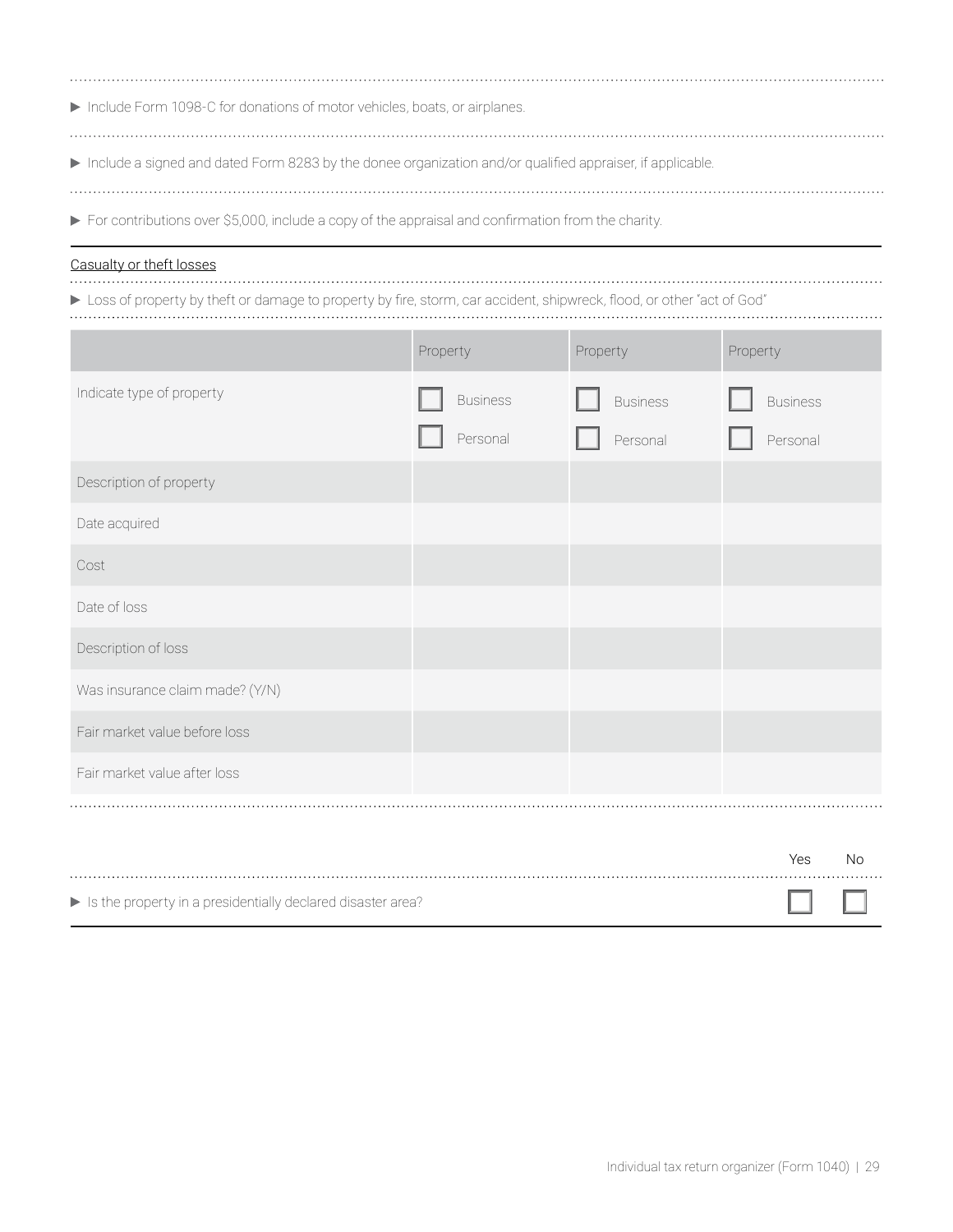# Miscellaneous deductions

| Description                                                                                              | Amount |
|----------------------------------------------------------------------------------------------------------|--------|
| Income tax preparation fees                                                                              |        |
| Legal fees (provide details)                                                                             |        |
| Safe deposit box rental (if used for storage of documents or items related to income-producing property) |        |
| Employment agency fees                                                                                   |        |
| Investment expenses                                                                                      |        |
| Trustee fees                                                                                             |        |
| Other miscellaneous deductions - itemize                                                                 |        |
| Documented gambling losses                                                                               |        |
|                                                                                                          |        |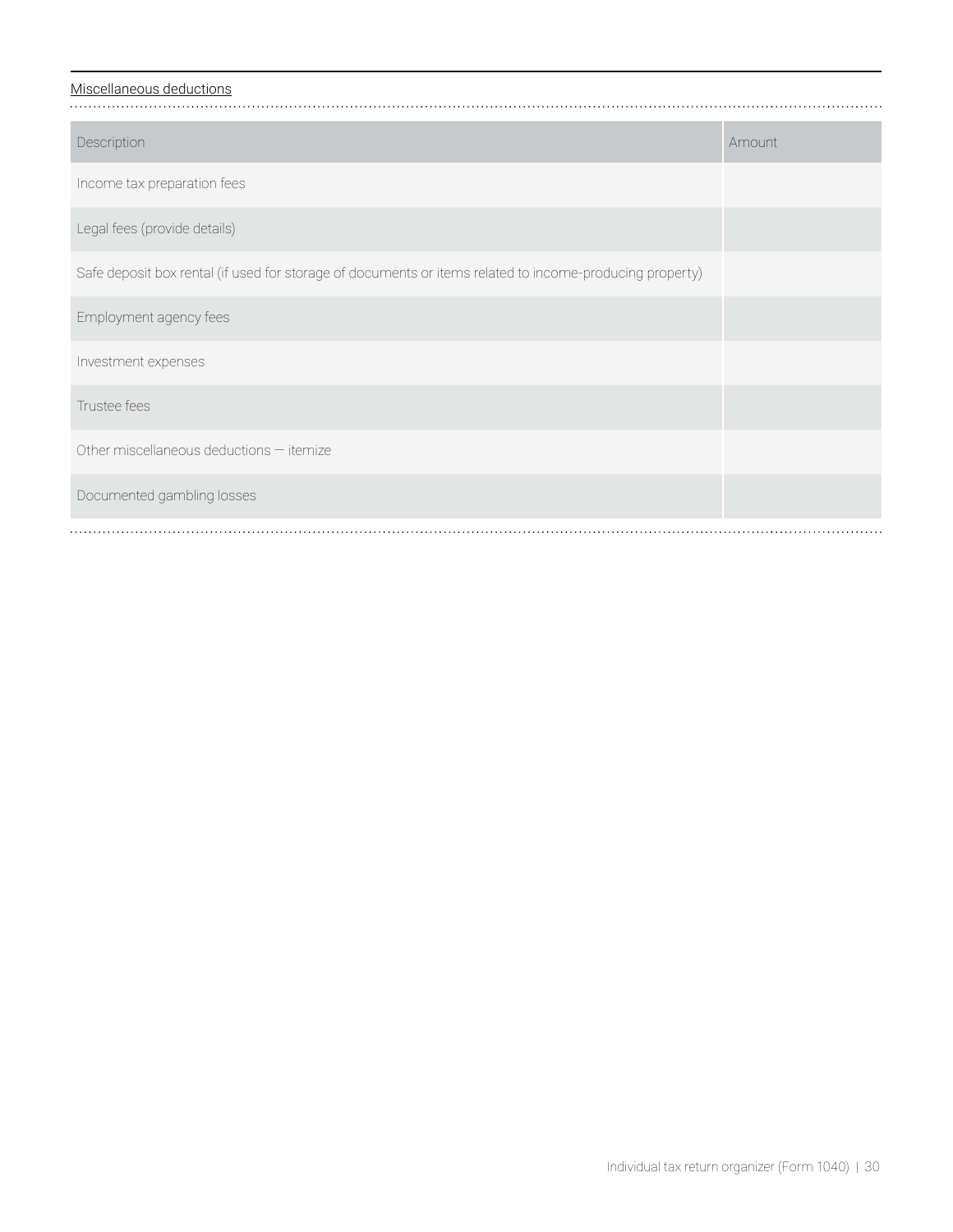| Employee/self-employed business expenses - Form 2106        |                        |                                              |                                         |  |  |
|-------------------------------------------------------------|------------------------|----------------------------------------------|-----------------------------------------|--|--|
| Expenses incurred by:<br>Taxpayer                           | Spouse                 | Occupation_                                  |                                         |  |  |
| ▶ Complete a separate schedule for each business.           |                        |                                              |                                         |  |  |
| Description                                                 | Total expense incurred | Employer<br>reimbursement<br>reported on W-2 | Employer<br>reimbursement<br>not on W-2 |  |  |
| Travel expenses while away from home:                       |                        |                                              |                                         |  |  |
| Transportation costs                                        |                        |                                              |                                         |  |  |
| Lodging                                                     |                        |                                              |                                         |  |  |
| Meals and entertainment                                     |                        |                                              |                                         |  |  |
| Business use of home (see schedule)                         |                        |                                              |                                         |  |  |
| Other employee business expenses - itemize                  |                        |                                              |                                         |  |  |
| Union dues                                                  |                        |                                              |                                         |  |  |
| Small tools                                                 |                        |                                              |                                         |  |  |
| Uniforms which are not suitable for wear outside<br>of work |                        |                                              |                                         |  |  |
| Safety equipment and clothing                               |                        |                                              |                                         |  |  |
| Professional dues                                           |                        |                                              |                                         |  |  |
| <b>Business publications</b>                                |                        |                                              |                                         |  |  |
| Unreimbursed cost of business supplies                      |                        |                                              |                                         |  |  |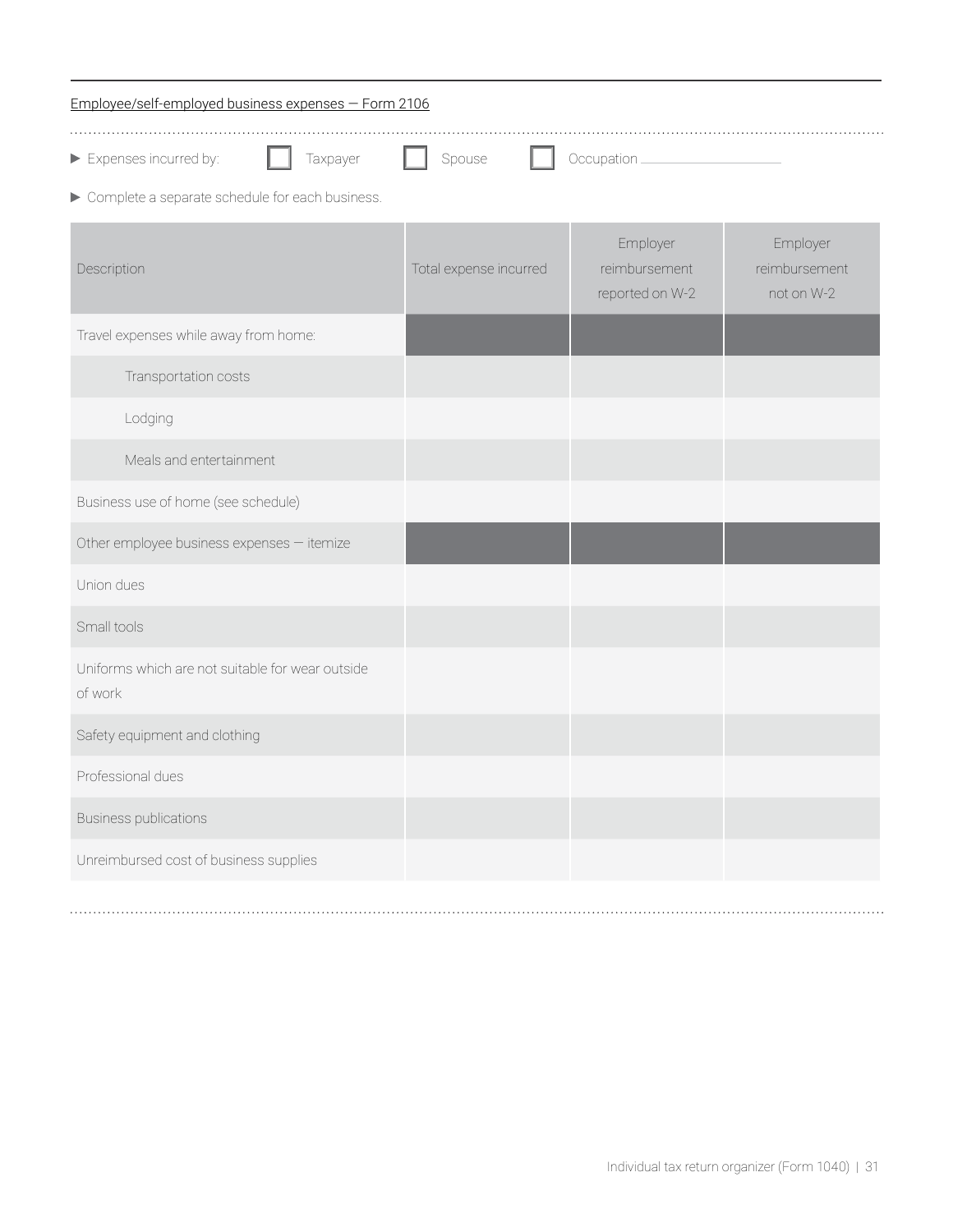| Employee/self-employed business expenses - Form 2106                                                                                                                                                   |                                                                                                                                                                                                       |
|--------------------------------------------------------------------------------------------------------------------------------------------------------------------------------------------------------|-------------------------------------------------------------------------------------------------------------------------------------------------------------------------------------------------------|
|                                                                                                                                                                                                        |                                                                                                                                                                                                       |
| Automobile expenses - Complete a separate schedule for each vehicle.                                                                                                                                   |                                                                                                                                                                                                       |
| Vehicle description                                                                                                                                                                                    | Total business miles                                                                                                                                                                                  |
| Date placed in service<br>$\mathcal{L}^{\mathcal{L}}(\mathcal{L}^{\mathcal{L}})$ and $\mathcal{L}^{\mathcal{L}}(\mathcal{L}^{\mathcal{L}})$ and $\mathcal{L}^{\mathcal{L}}(\mathcal{L}^{\mathcal{L}})$ | Total commuting miles<br>$\mathcal{L}^{\mathcal{L}}(\mathcal{L}^{\mathcal{L}})$ and $\mathcal{L}^{\mathcal{L}}(\mathcal{L}^{\mathcal{L}})$ and $\mathcal{L}^{\mathcal{L}}(\mathcal{L}^{\mathcal{L}})$ |
| Cost/fair market value<br><u> 1980 - Johann Barbara, martxa al</u>                                                                                                                                     | Total other personal miles ______________________                                                                                                                                                     |
| Lease term, if applicable                                                                                                                                                                              | Total miles this year                                                                                                                                                                                 |
|                                                                                                                                                                                                        | Average daily round trip<br>commuting distance                                                                                                                                                        |
| Actual expenses (omit if using mileage method)                                                                                                                                                         |                                                                                                                                                                                                       |
| Gas, oil                                                                                                                                                                                               | Taxes and tags<br><u> 1990 - John Stein, Amerikaansk politiker (</u>                                                                                                                                  |
| Repairs                                                                                                                                                                                                | Interest                                                                                                                                                                                              |
| Tires, supplies                                                                                                                                                                                        | Parking                                                                                                                                                                                               |
| Insurance                                                                                                                                                                                              | Tolls                                                                                                                                                                                                 |
| Lease payments                                                                                                                                                                                         | Other                                                                                                                                                                                                 |
|                                                                                                                                                                                                        | Yes<br>No                                                                                                                                                                                             |
| Did you acquire, lease, or dispose of a vehicle used for business during this year?<br>If yes, enclose the purchase and sales contract or lease agreement.                                             |                                                                                                                                                                                                       |
| Did you use the above vehicle in this business less than 12 months?<br>If yes, enter the number of months.                                                                                             |                                                                                                                                                                                                       |
| Do you have another vehicle available for personal purposes?                                                                                                                                           |                                                                                                                                                                                                       |
| Do you have evidence to support your deduction?                                                                                                                                                        |                                                                                                                                                                                                       |
| $\blacktriangleright$ Is the evidence written?                                                                                                                                                         |                                                                                                                                                                                                       |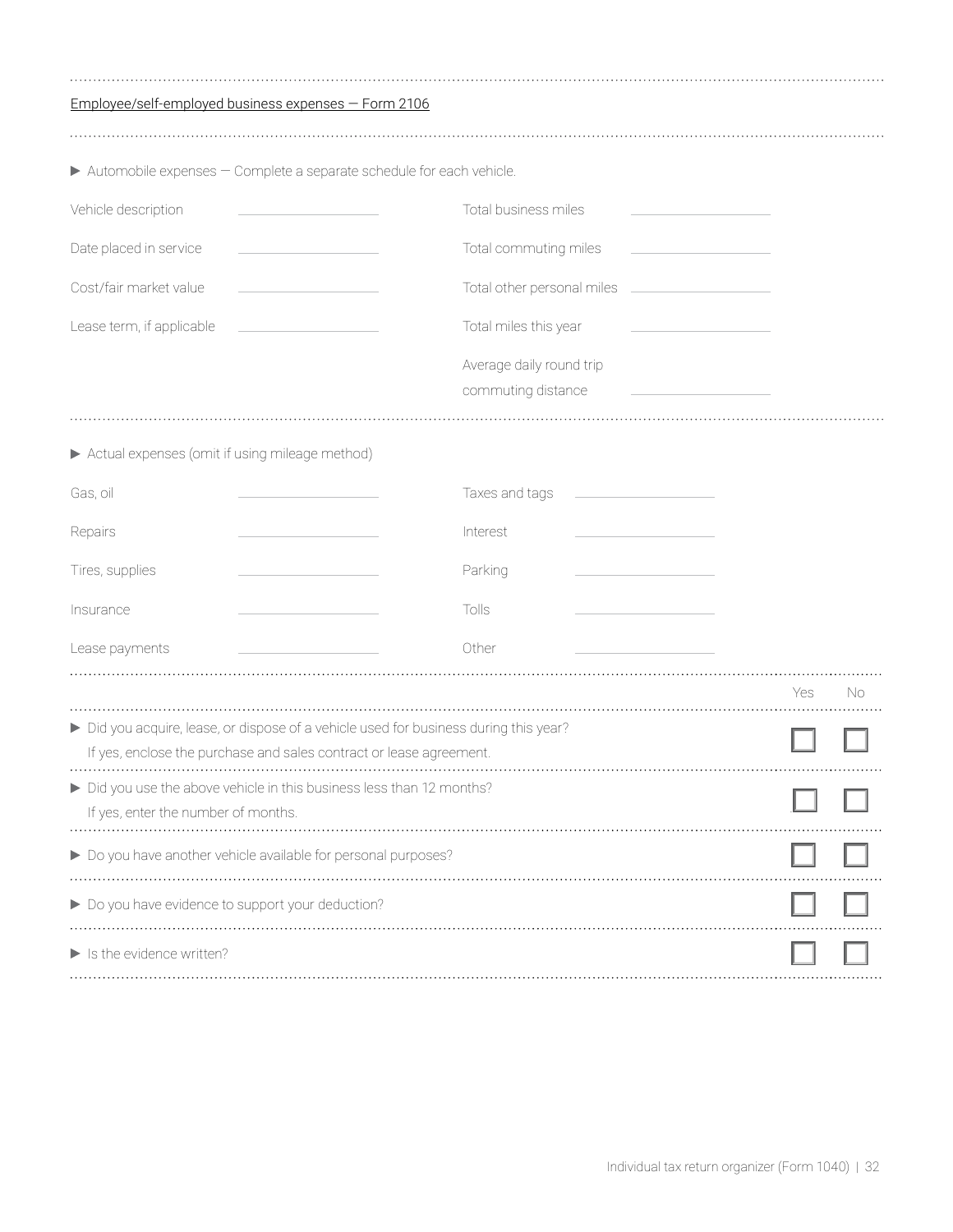| Child care expenses/home care expenses |                                                                                                                                                                                          |  |
|----------------------------------------|------------------------------------------------------------------------------------------------------------------------------------------------------------------------------------------|--|
|                                        | Did you pay an individual or an organization to perform services for the care of a dependent under<br>13 years old in order to enable you to work or attend school on a full-time basis? |  |
|                                        | Did you pay an individual to perform in-home health care services for yourself, your spouse, or dependents?                                                                              |  |
|                                        | If the response to either of the questions above is yes, complete the following information:                                                                                             |  |

Names(s) of dependent(s) for whom services were rendered.

List individuals or organizations to whom expenses were paid during the year (services of a relative may be

deductible only if that relative is not a dependent and if the relative's services are considered employment for Social Security purposes).

| Name and address                                                                                                            | ID number | Amount | If under 18 |  |
|-----------------------------------------------------------------------------------------------------------------------------|-----------|--------|-------------|--|
|                                                                                                                             |           |        |             |  |
|                                                                                                                             |           |        |             |  |
|                                                                                                                             |           |        |             |  |
|                                                                                                                             |           |        |             |  |
| If payments of \$2,000 or more during the tax year were made to an individual, were the services performed<br>in your home? |           |        |             |  |